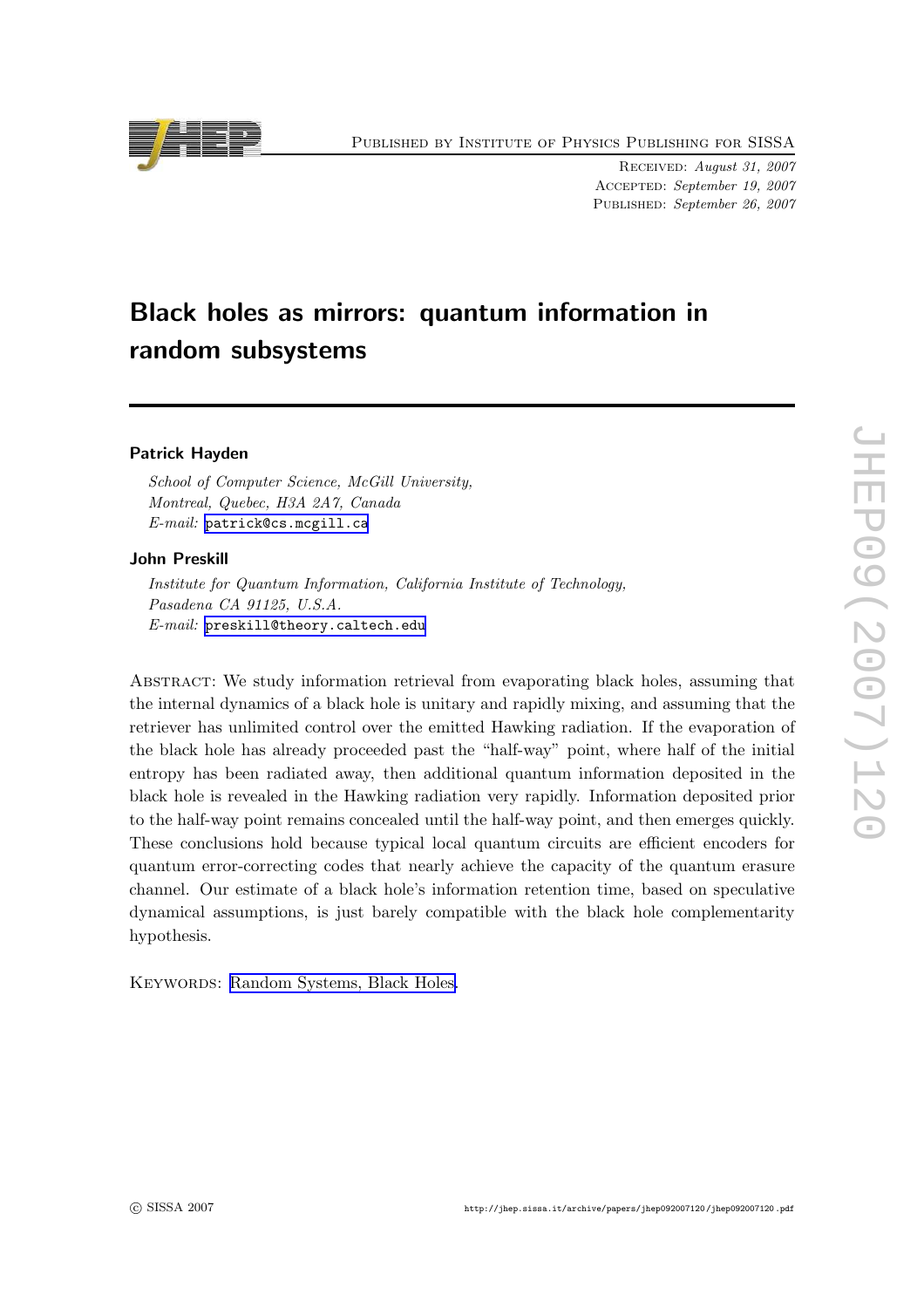## Contents

| 1. Introduction                     | 1                       |
|-------------------------------------|-------------------------|
| 2. A classical randomizer           | $\overline{2}$          |
| 3. A quantum randomizer             | $\overline{\mathbf{4}}$ |
| 4. The thermalization time          | 10                      |
| 5. Efficiency                       | 12                      |
| 6. Are black holes quantum cloners? | 15                      |
| 7. Conclusions                      | 17                      |

# 1. Introduction

Is the information consumed by a black hole destroyed and lost forever[[1](#page-19-0)], or might it be recovered from the Hawking radiation that is emitted as the black hole evaporates? Evidence from string theory suggests that the information, rather than being destroyed, can be encoded in the black hole's internal degrees of freedom and eventually transferred to the outgoing radiation [\[2, 3](#page-19-0)]. However, the issue remains controversial, and in any event the mechanism by which information escapes from a black hole remains elusive.

Quantum information theory addresses quantitative questions about the acquisition, transmission, and processing of information in quantum systems[[4\]](#page-19-0). Though quantum information theory cannot by itself resolve the black hole information puzzle, it can provide intuition and tools that help to sharpen our understanding of the question.

In this paper, we assume that black holes, like other thermal systems, process quantum information rather than destroy it, and we apply insights from quantum information theory to study the information content of the Hawking radiation. Our conclusion is that, under plausible dynamical assumptions, the black hole releases information remarkably quickly, much faster than might have been naively expected.

Our analysis has two main components. At first, we assume that a black hole thermalizes quantum information arbitrarily quickly, so that we may model the internal dynamics of a black hole by an instantaneous random unitary transformation. Under this assumption, we show in section [3](#page-4-0) that if a black hole's internal degrees of freedom are nearly maximally entangled with the previously emitted Hawking radiation (as would be expected for a black hole that has already radiated away more than half of its initial entropy), then  $k$  qubits of quantum information dumped into the black hole will be revealed after just a few more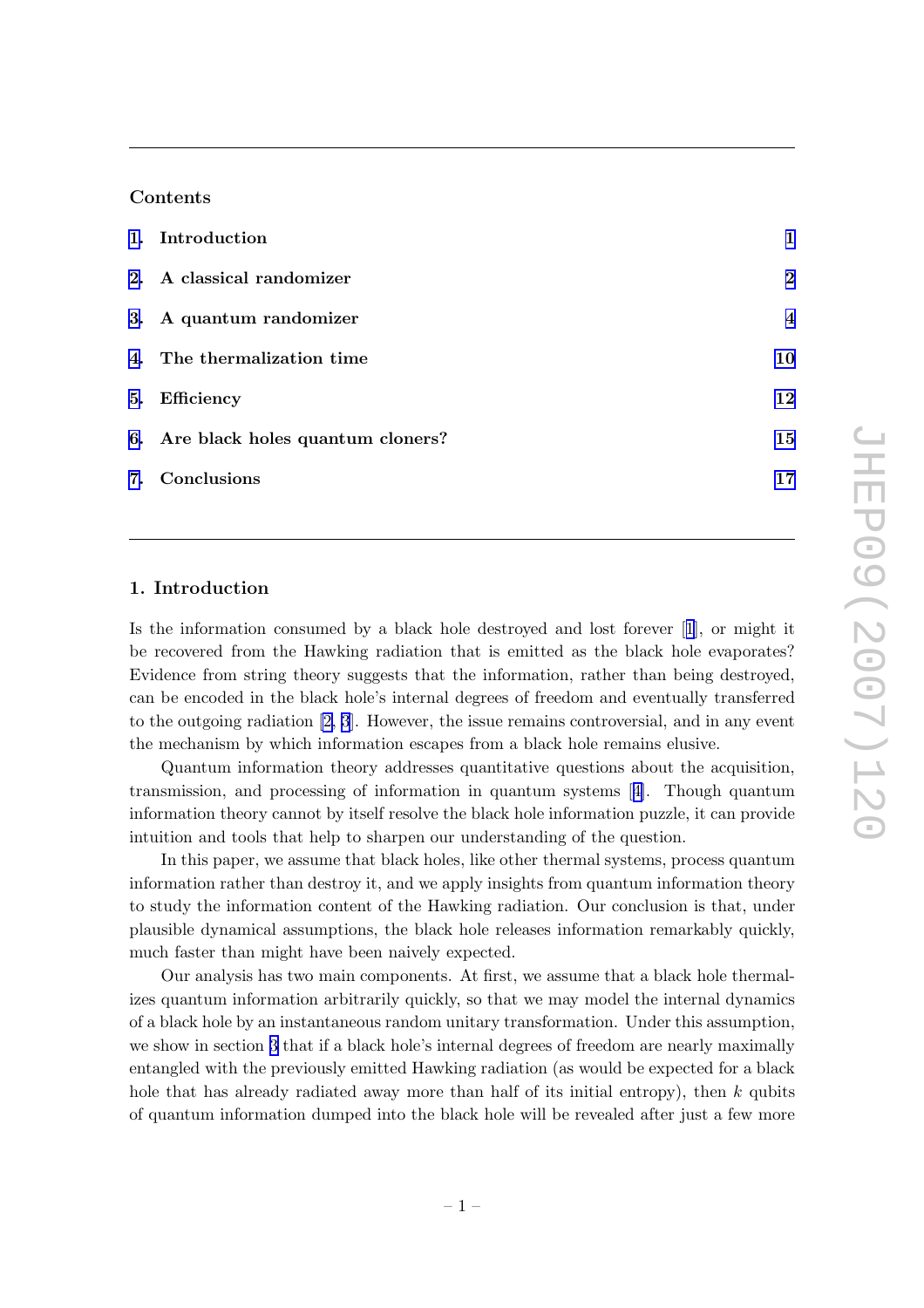<span id="page-2-0"></span>than k qubits are emitted in the Hawking radiation. This observation rests on known achievable rates for entanglement-assisted quantum communication through a quantum erasure channel[[5](#page-19-0)].

Then we reexamine the issue of a black hole's thermalization time, and we argue in section [4](#page-10-0) and section [5](#page-12-0) that a black hole's internal quantum state becomes thoroughly mixed in a (Schwarzschild) time of order  $r_S \log(r_S/l_P)$ , where  $r_S$  is the black hole's Schwarzschild radius and  $l_P$  is the Planck length (and where the speed of light is  $c = 1$ ). This argument, based on speculative dynamical assumptions, relies on a recent construction of efficient quantum circuits that realize approximate unitary 2-designs[[6](#page-19-0), [7](#page-19-0)]. Combining with the preceding result, we infer that, for a black hole whose evaporation is past the half-way point, k qubits absorbed by the black hole will be reemitted in Schwarzschild time  $O(kr_S)$ or  $O(r_S \log(r_S/l_P))$ , whichever is larger.

If we accept that black holes evolve unitarily and encode quantum information in their Hawking radiation, then we are faced with the challenge of reconciling this phenomenon with the perspective of an infalling observer who tumbles through the event horizon. We do not attempt to resolve this mystery here. Rather, we focus on the behavior of the black hole from the perspective of observers who stay outside. To these observers, a black hole is a seething cauldron of microscopic degrees of freedom localized close to the horizon, about one qubit per Planck unit of area, undergoing local unitary dynamics with a characteristic time scale of order the Planck time [\[8](#page-19-0), [9\]](#page-19-0). We assume that the observers refrain from attempting to probe these microscopic degrees of freedom directly, which would be far too dangerous. Rather they are content to infer how the black hole processes information indirectly, by investigating the relationship between the infalling matter and the outgoing radiation.

We will, however, address in section [6](#page-15-0) whether our claim that information escapes rapidly from black holes can be reconciled with the hypothesis of "black hole complementarity," according to which no violations of the accepted principles of quantum physics can be detected by any observer, whether outside or inside the black hole. We conclude that rapid escape and black hole complementarity are compatible, but only just barely so.

## 2. A classical randomizer

Black holes may not destroy information, but surely they hide it pretty well. How well?

The black hole information puzzle really concerns the processing of quantum information, but let us to begin our discussion by considering the fate of classical information that enters a black hole. Suppose that Alice, a citizen of a highly advanced civilization in the distant future who has recorded her most private thoughts in a very confidential diary, has second thoughts and resolves to destroy her diary. How should she proceed? Bob, the top forensic scientist of Alice's era, has remarkable capabilities — he can recover the contents of an erased hard disk, restore the shredded pages of a document, even reconstitute burned pages from their ashes and smoke. Presumably, Alice's safest option is to toss her diary into a nearby large black hole. Eventually, the black hole will evaporate completely, encoding Alice's diary in the outgoing Hawking radiation where it might be decrypted by Bob.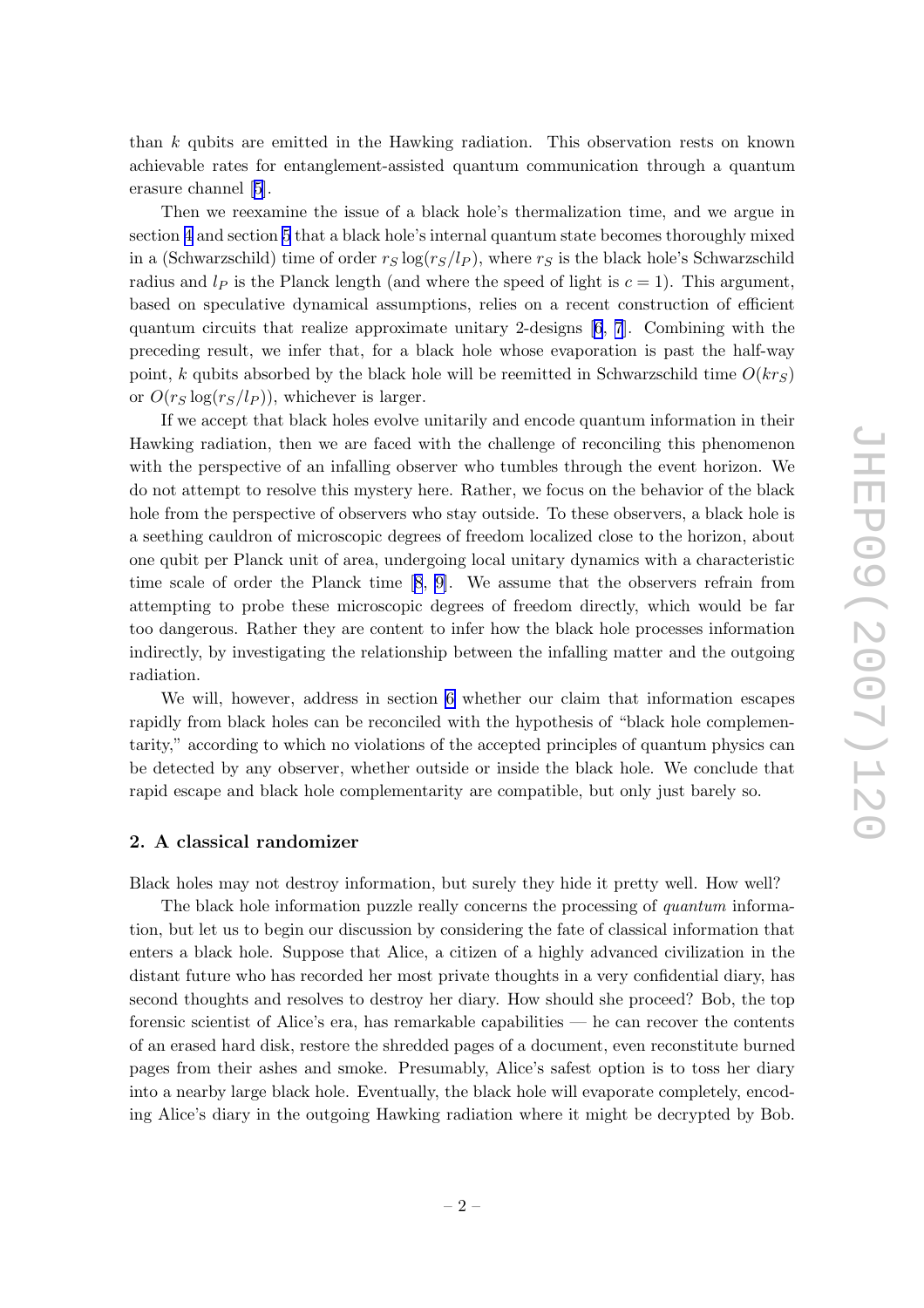<span id="page-3-0"></span>But evaporation of a large black hole is an extremely slow process — Alice's secrets will be secure not for all eternity, but at least for many generations to come.

Or will they? Since we are for now discussing only classical information, let us adopt a highly unrealistic classical model of a black hole. (It will be instructive to contrast this classical model with a quantum model of a black hole that we will discuss in section [3.](#page-4-0)) In this classical model, Alice's diary is a bit string of length k and the internal state of the large black hole is regarded as a bit string of length  $n - k \gg k$ . We assume that Bob, who has been observing the black hole since its formation and has a thorough understanding of black hole dynamics, knows the black hole's internal state, but he does not (yet) know the content of Alice's diary.

Now Alice tosses in her diary; the black hole's bit string grows to length n, where Bob knows  $n - k$  of the bits, and the black hole's internal dynamics processes this length- $n$ string. We model this dynamics as a permutation (known by Bob) of all of the  $2^n$  strings of length  $n$  (not a permutation of the  $n$  bits). After the processing, the black hole releases the bits one at a time in the Hawking radiation, as Bob watches expectantly. How soon will Bob be able to read the diary? We claim that, for almost any permutation, Bob will only need to receive a few more than  $k$  bits before he will be able to decipher the complete diary, with low probability of error. Alice's secrets are not protected for the full lifetime of the black hole; rather they are revealed to Bob almost as quickly as possible!

The black hole dynamics is deterministic (one particular known permutation is applied to the n-bit string), but for analyzing the information content of the radiation it is helpful to adopt the information theorist's favorite trick  $-$  to assume that the permutation has been chosen uniformly at random from among the  $(2^n)!$  possible ones. After processing by the black hole, Alice's k-bit message has been transformed to one of  $2^k$  possible n-bit strings, and if Bob could read all n bits he would know which of the  $2^k$  strings he had and so decode Alice's message. But even if Bob has access to just a few more than the first  $k$ bits of the string, he is likely to be able to rule out all messages except for the correct one, so that he can still decode successfully.

For the case of a random encoding, the probability of a decoding failure is easily estimated. If Bob reads the first s bits of the string, what is the probability that these bits accidently match the first s of an encoded message other than the correct one? For each message, the probability of an accidental match is  $2^{-s}$ , and since there are all together  $2^k$ encoded messages, the probability  $P_{\text{fail}}$  that any of the wrong messages match the s bits satisfies

$$
P_{\text{fail}} \le 2^k 2^{-s} = 2^{-c}, \text{ where } s = k + c.
$$
 (2.1)

Therefore, if Bob wants the probability of failure to be no larger than  $2^{-c}$  for some constant c, he decodes after receiving  $k+c$  bits of Hawking radiation. Here we speak of a *probability* of failure because we are averaging over all the possible encodings of  $k$  bits in a block of  $n$ bits. Our conclusion is that most encodings work.

In information theory, the *capacity*  $C$  of a noisy communication channel is the maximum achievable asymptotic rate at which coded information can be sent through the channel with a negligible probability of a decoding error by the receiver. What we have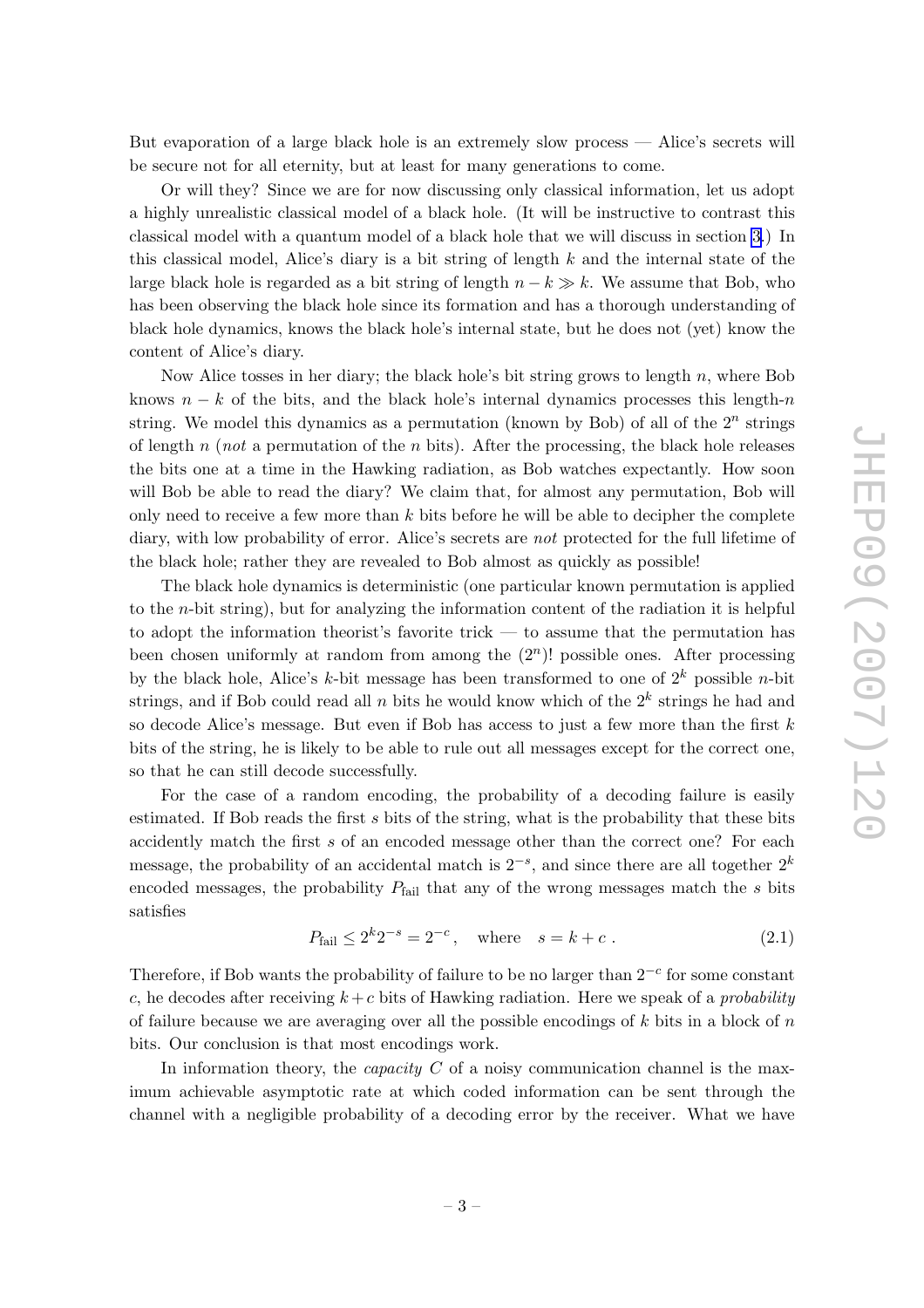<span id="page-4-0"></span>just described is related to two standard results in the theory of noisy classical channels[[10\]](#page-19-0): (1) The (classical) erasure channel with erasure probability p has capacity  $C = 1 - p$ , and (2) random encodings achieve the capacity.

In our setting, the black hole dynamics transforms Alice's k-bit message into one of the  $2^k$  codewords of a random code with block length n. We say that the rate of the code is  $R = k/n$ , the number of message bits per bit in the code block. When  $k + c$  of the bits in the block have been revealed to Bob, the remaining  $n - k - c$  bits have in effect been erased as far as Bob is concerned. Yet, despite these erasures, Bob is able to decode Alice's message with good success probability. Letting  $n$  get large with  $R$  and  $c$  fixed, we conclude that the message can be decoded even as the fraction of erased bits approaches  $p = 1 - R$ ; that is, the rate  $R = 1 - p$  is achievable in the limit of a large code block.

To Alice's dismay, we conclude that (in this model) a black hole is hardly black at all; it might more accurately be regarded as a kind of information mirror. Alice throws her diary into the black hole, and it bounces right back! Granted, it may be a strange sort of mirror, since if the Hawking radiation leaks out slowly and  $k \gg 1$ , then Alice's message is obscured for a while; furthermore, Bob needs to use his knowledge of the black hole's initial state and its dynamics to decipher the "reflection." But once a few more than  $k$  bits have been reemitted by the black hole, the diary comes back into sharp focus, and Alice's secrets are no longer concealed from Bob. What is especially ironic about this scenario is that, by modeling the internal black hole dynamics as a random permutation, we hoped to maximize the black hole's power to hide the information it consumes. But at least as a matter of principle we have achieved the opposite of what we intended — the random permutation encodes the k bits in a form that is optimally protected against the damaging effects of erasure!

Let's point out some implicit assumptions underlying this model. We have assumed that the internal dynamics of the black hole is very fast — the permutation is applied almost instantaneously after Alice's message is deposited, before any of the Hawking radiation leaks out. We will return to the issue of estimating the actual thermalization time scale in section [4](#page-10-0) and section [5.](#page-12-0) We have assumed that the permutation is "typical." This assumption is nontrivial, because if the dynamics of the black hole is realized by a (reversible) classical computer performing local logic gates, then most permutations require very long computations, and the computations that can be performed *efficiently* may be far from typical. Similarly, we have not worried about the efficiency of Bob's decoding operation. We have imagined that Bob consults a huge codebook that lists the  $2^k$  valid message strings, but if k is large then this codebook would be of unmanageable size. We will discuss the efficiency of the recovery procedure further in section [5.](#page-12-0) Finally, the most glaring drawback of our model is that it is classical. Let us now turn to its quantum generalization.

#### 3. A quantum randomizer

Again, we imagine that Alice regrets recording some information and wants to destroy it, but this time the information is not a bit string — rather it is quantum information stored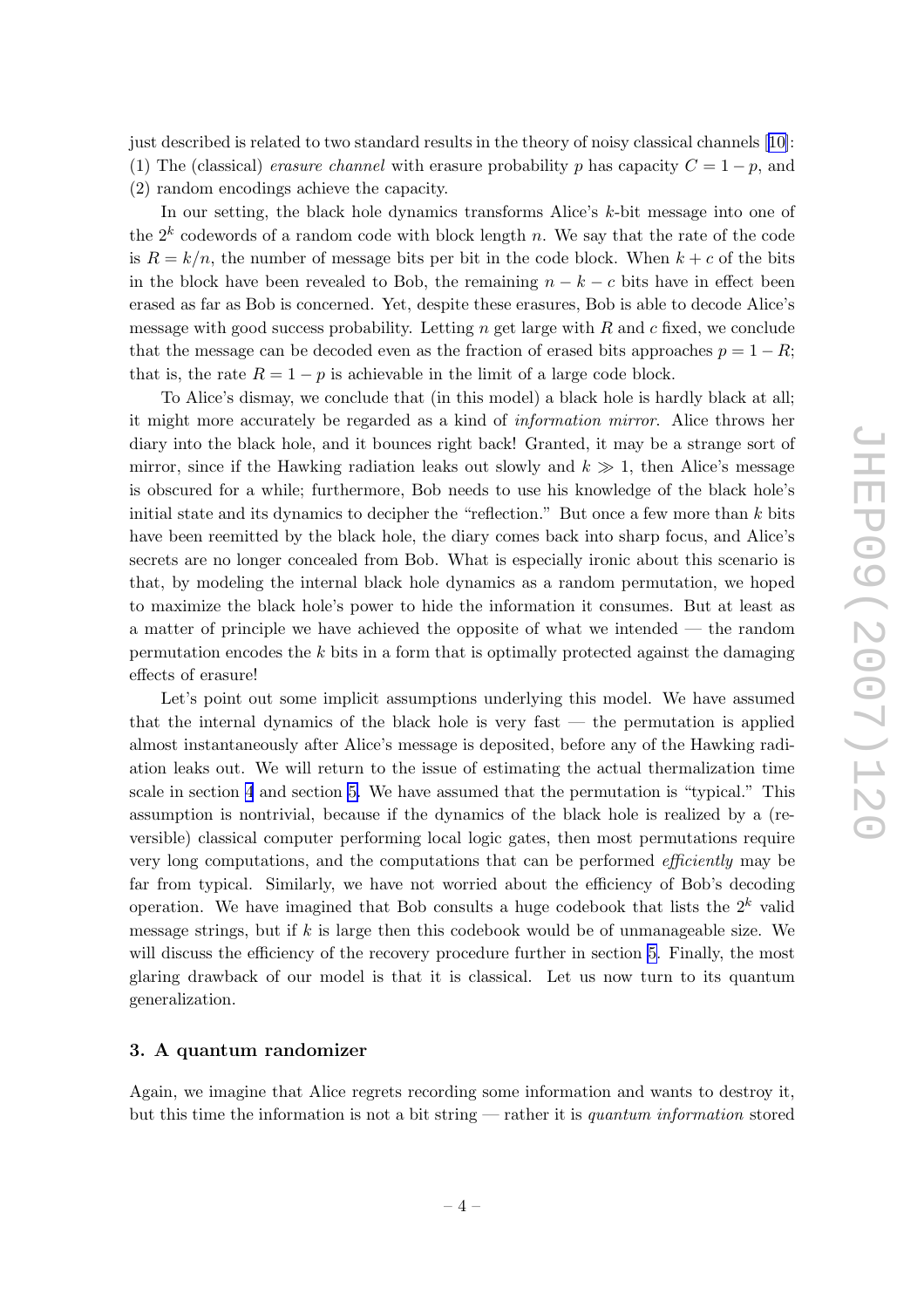in a k-qubit quantum memory. Normally, when we say that a quantum memory stores  $k$  qubits, we mean that the stored quantum state lives in a Hilbert space of dimension  $2^k$ , but we also mean something more: that the Hilbert space has a physically natural decomposition as a tensor product of k two-level systems. For example, we might envision the memory as a system of  $k$  spin- $\frac{1}{2}$  particles. However, this tensor product decomposition will not be central to our discussion, so it will for the most part be adequate to regard Alice's message system M as a Hilbert space of dimension  $|M| = 2<sup>k</sup>$  without any special structure (and where k need not be an integer).

Next, we need to reconsider some other features of the classical scenario. For example, what does it mean to say that Alice's quantum state can be recovered by Bob from the Hawking radiation? We don't necessarily mean that Bob can acquire a complete classical description of the state; that would be too much to ask. Rather we mean that Bob can do anything with the recovered state that he would have been able to do with the state of Alice's memory if he had been able to access it in the first place, before Alice tried to destroy it.

It is useful to imagine that a third party (Charlie) holds a *reference system* N with dimension  $|N| = |M|$  that is maximally entangled with Alice's memory M. That is, the initial joint state of the memory and the reference system may be chosen to be the pure state

$$
|\Phi\rangle^{MN} = \frac{1}{\sqrt{|M|}} \sum_{a=1}^{|M|} |a\rangle^M \otimes |a\rangle^N ; \qquad (3.1)
$$

we say that the  $N$  provides a *purification* of the state of  $M$ . If Charlie holds  $N$ , but Alice retains M, then the density operator for N (upon tracing out M) is maximally mixed. Suppose that Alice tosses M into the black hole. If sometime later Bob is able to extract from the Hawking radiation a subsystem of dimension  $|M|$  that is maximally entangled with N, then we may say that Bob has recovered the quantum information that had been stored in Alice's quantum memory. This would imply in particular that if the initial state of M had been a pure state  $|\psi\rangle$  (not entangled with any reference system), then Bob would beable to recover  $|\psi\rangle$  in his chosen subsystem [[11](#page-20-0)].

In the classical scenario, we imagined that Bob knew the initial internal state of the black hole and the dynamical laws that govern its evolution. We would like to make parallel assumptions regarding the quantum model, but what should it mean to say that Bob "knows" a quantum state? When we say that Bob knows the bit string encoded in the classical black hole, we really mean that Bob holds a record that is perfectly correlated with the state of the black hole (e.g., a perfect copy of the string). Similarly, in the case of the quantum black hole we may imagine that Bob holds a quantum memory that is perfectly correlated with the black hole's internal state, i.e., maximally entangled with it. This is a strong assumption, but not a crazy one if we grant Bob complete control over the Hawking radiation.

Indeed, consider how the entanglement of the black hole with the emitted radiation evolves as the black hole evaporates. We may divide the world into two subsystems — the black hole's internal system  $B$  and radiated system  $E$ . The relative size of these subsystems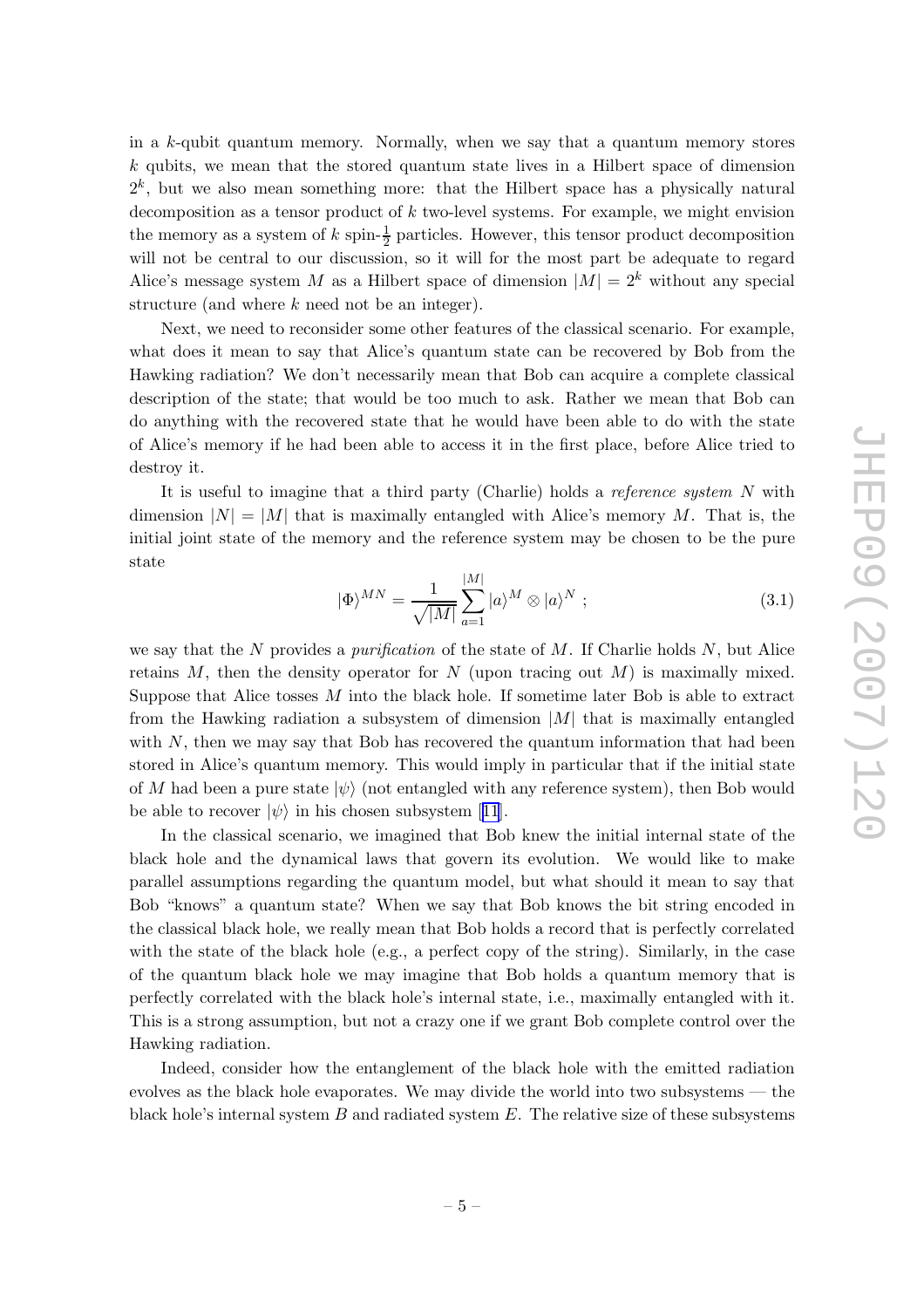<span id="page-6-0"></span>

Figure 1: Information retrieval from an evaporating black hole. The black hole, which has been evaporating for a long time, has become maximally entangled with the previously emitted radiation system E. At this stage, the black hole swallows Alice's quantum memory  $M$ , which is maximally entangled with Charlie's reference system  $N$ . The internal dynamics of the black hole applies a strongly mixing unitary transformation  $V^B$ , and then the additional radiation system R is emitted, where the dimension of R is somewhat larger than the dimension of M. Now a subsystem of  $RE$ , controlled by Bob, is nearly maximally entangled with  $N$  — the content of Alice's quantum memory has escaped from the black hole and is in Bob's possession.

varies with time; in particular, we may assume that, at any stage of the evaporation process,  $log |B|$  is the black hole's Bekenstein-Hawking entropy. Early on, soon after the black hole's formation, we have  $|B|/|E| \gg 1$ , and one can plausibly argue  $[12-14]$  that E is very nearly maximally entangled with a subsystem of  $B$ . However, as the evaporation proceeds,  $\log |B|$ eventually declines to half of its initial value, and soon after we have  $|B|/|E| \ll 1$ ; then we may expect that  $B$  is very nearly maximally entangled with a subsystem of  $E$ .

Suppose that Alice, intent on destroying her k-qubit quantum memory, heads for the nearest large black hole and tosses her qubits in. In her haste, she imprudently fails to investigate the hole's history. But this particular black hole actually formed long ago, and Bob has been collecting its emitted Hawking radiation ever since. By now, the black hole's internal state is maximally entangled with a system Bob controls.

How soon will Bob be able to recover Alice's memory from the Hawking radiation? We assume that the internal dynamics of the black hole is a deterministic unitary transformation that thoroughly mixes the infalling information into the black hole's preexisting  $(n - k)$ -qubit state; then the black hole's qubits are released, one by one, in the Hawking radiation. We claim that, for almost any unitary transformation, Bob needs to wait for only a few more than  $k$  qubits to be emitted. Much as in our classical discussion, the (maximally entangled) black hole is hardly black at all  $-$  it is a quantum information mirror that returns to Bob the information Alice deposited almost as quickly as possible!

Right after Alice tosses in her qubits, the *n*-qubit black hole system  $B$  is maximally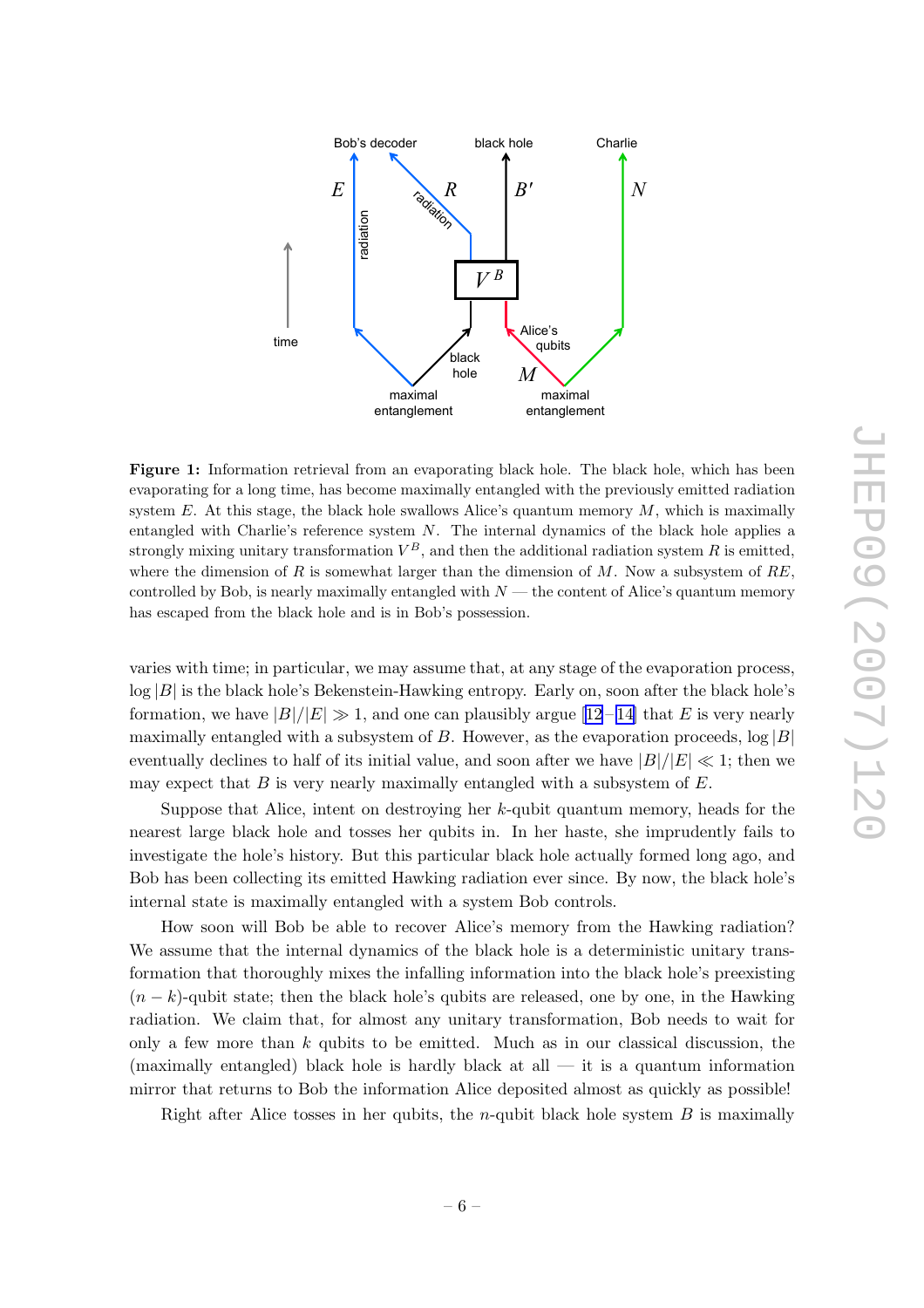<span id="page-7-0"></span>entangled with the system  $NE$ ; here B includes Alice's memory system M, which has now been absorbed by the black hole, E is the previously emitted Hawking radiation controlled by Bob, and N is Charlie's reference system that had been entangled with  $M$ . As Bob watches attentively, the black hole continues to emit Hawking radiation until, after a while, s additional qubits (the subsystem R of B) have been emitted, with  $n - s$  qubits (the subsystem  $B'$ ) still retained by the black hole. We suppose for now that the emitted s-qubit subsystem  $R$  of  $B$  is chosen uniformly at random (we will revisit this assumption in section [5\)](#page-12-0). That is, we imagine that  $B$  is divided into two parts, one with  $s$  qubits and the other with  $n - s$  qubits; then a unitary transformation  $V^B$  chosen uniformly with respect to the Haar measure on  $U(2^n)$  is applied to B. After that, the s-qubit system is identified as R .

As the Hawking radiation leaks out, the correlations between the evaporating black hole  $B'$  and the reference system N gradually weaken. Once R is large enough, the surviving correlation of  $N$  with  $B'$  becomes negligible. At that point, since the overall state of  $B'RNE$  is pure, the state of the reference system  $N$  is very nearly purified by the radiation system  $RE$  that Bob controls — by this time, Alice's quantum information has fallen into Bob's hands. See figure [1](#page-6-0).

Let  $\Psi^{BNE}$  denote the pure density operator of  $BNE$ , and let  $\rho^{BN} = \text{Tr}_E \Psi^{BNE}$  be the corresponding marginal density operator on  $BN$ . The marginal density operator on  $NB'$ is

$$
\sigma^{NB'}(V^B) = \text{Tr}_R\left[\rho^{NB}(V^B)\right], \quad \text{where} \quad \rho^{NB}(V^B) = (I^N \otimes V^B) \rho^{NB}\left(I^N \otimes V^{B\dagger}\right)
$$
 (3.2)

Using standard estimates [\[15, 16](#page-20-0)], we find that the  $L^1$  distance of  $\sigma^{NB'}$  from a product state, averaged over  $V^B$  (and hence over the choice of the subsystem R), can be bounded as

$$
\int dV^B \left\| \sigma^{NB'}(V^B) - \sigma^N(V^B) \otimes \sigma_{\text{max}}^{B'} \right\|_1^2 \le \frac{|NB|}{|R|^2} \text{ Tr}\left[ \left( \rho^{NB} \right)^2 \right] ;\tag{3.3}
$$

here  $\sigma^N(V^B) = \text{Tr}_{B'}\left[\sigma^{NB'}(V^B)\right]$  is the marginal density operator on N, and  $\sigma_{\text{ma}}^{B'}$  $_{\rm max}^{\rm \scriptscriptstyle B'}$  =  $I^{B'}/|B'|$  is the maximally mixed density operator on B'. The  $L^1$  norm, defined by  $||A||_1 =$  $Tr \sqrt{A^{\dagger}A}$ , is an appropriate measure because two states that are close in this norm cannot be well distinguished by any measurement[[17\]](#page-20-0).

In the case we are currently considering, in which  $B$  is maximally entangled with  $NE$ ,  $\rho^{NB}$  is maximally mixed on a system of dimension  $|B|/|N|$ , and therefore

$$
\operatorname{Tr}\left[\left(\rho^{NB}\right)^2\right] = |N|/|B| \; ; \tag{3.4}
$$

hence we find

$$
\int dV^B \left\| \sigma^{NB'}(V^B) - \sigma^N(V^B) \otimes \sigma_{\text{max}}^{B'} \right\|_1^2 \le \frac{|N|^2}{|R|^2} = \frac{2^{2k}}{2^{2s}} = 2^{-2c}, \text{ where } s = k + c(3.5)
$$

We see that, for a typical unitary transformation  $V^B$  and for c sufficiently large, the state of  $NB'$  is nearly maximally mixed after  $k + c$  qubits have escaped from the black hole. Alice's k qubits have been "forgotten" by the black hole and have been acquired by Bob.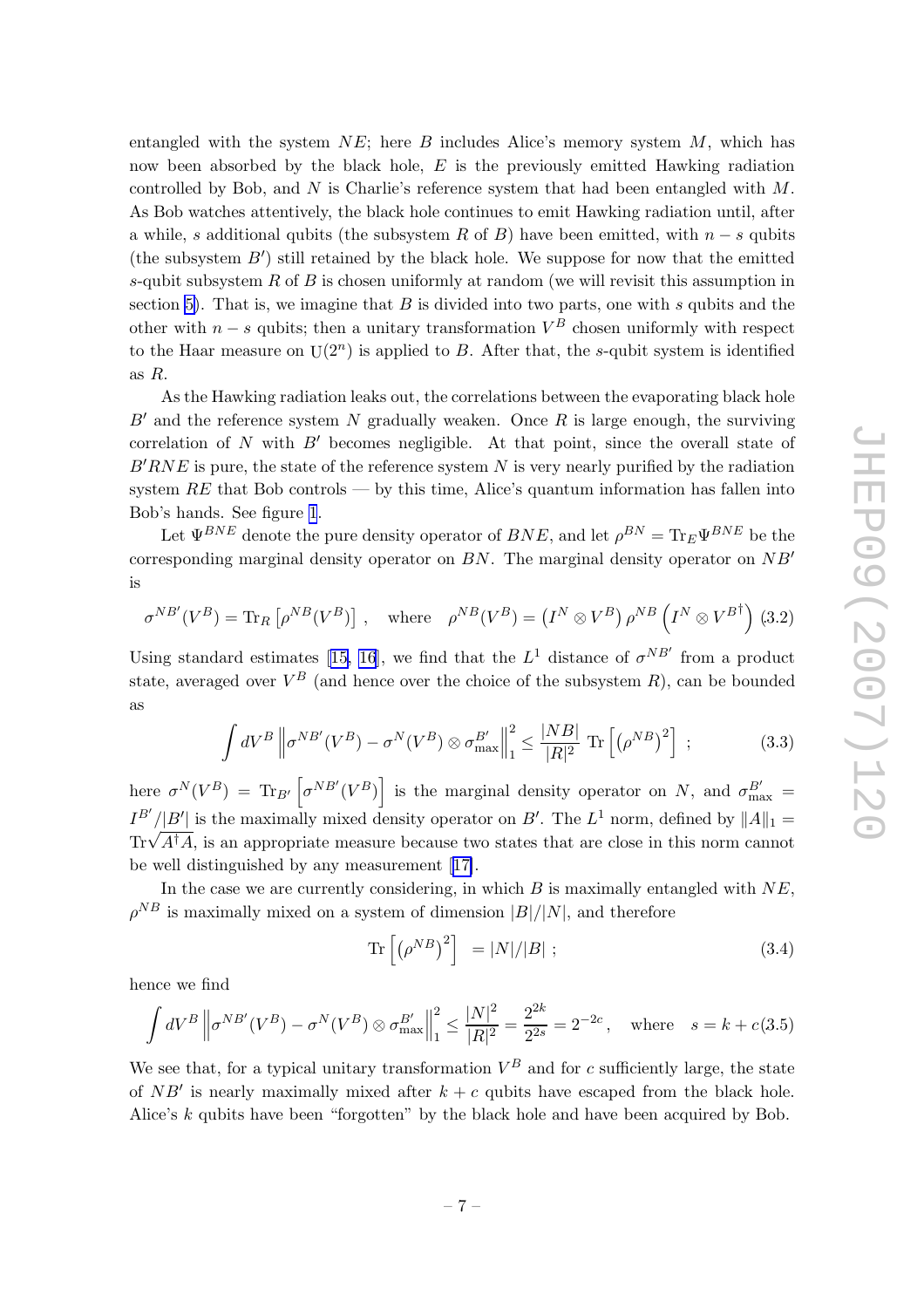Inconveniently, the information originally encoded in Alice's memory M has become encoded in a subsystem  $M'$  of RE that is very diffusely distributed among the emitted radiation quanta. But in principle Bob could do a quantum computation that maps  $M'$  to a compact system  $\hat{M}$  localized in his laboratory. For any fixed value of the unitary transformation  $V^B$ , Bob's decoding map can be chosen so that, after decoding, the density operator  $\rho^{\hat{M}N}$  of  $\hat{M}N$  is close to the maximally entangled state  $|\Phi\rangle^{\hat{M}N}$  (see, for example, [\[16](#page-20-0)]):

$$
F(V^B) \equiv \langle \Phi | \rho^{\hat{M}N} | \Phi \rangle \ge 1 - \left\| \sigma^{NB'}(V^B) - \sigma^N(V^B) \otimes \sigma_{\text{max}}^{B'} \right\|_1.
$$
 (3.6)

Eq. ([3.5\)](#page-7-0) implies that, after averaging over  $V^B$ , the fidelity  $F(V^B)$  deviates from one by no more than  $2^{-c}$ ; apart from a small error, Bob holds the purification of Charlie's reference system N. Thus eq. [\(3.5](#page-7-0)) can well be regarded as the quantum analog of the classical estimate eq. ([2.1](#page-3-0)); in both the classical and quantum models, the information that Alice deposits in the black hole escapes almost as soon as it possibly can.

The conclusion that  $\sigma^{NB'}$  becomes nearly maximally mixed after about k randomly chosen qubits are discarded can be understood heuristically as follows: The initial density operator  $\rho^{NB}$  is uniform on a space of dimension  $|B|/|N|$ , and so can be expressed as a uniform ensemble of  $|B/|N|$  mutually orthogonal pure states. If  $|R| \ll |NB'|$ , then a typical pure state on  $NB$  is close to maximally mixed on  $R$ ; therefore after tracing out  $R$ each pure state in the ensemble representing  $\rho^{NB}(V^B)$  yields a uniform density operator on a subspace with dimension |R| of  $NB'$ . All together then, ignoring the overlap of these subspaces, the density operator  $\sigma^{NB'}$  is nearly uniform on a space of dimension  $|B|\cdot|R|/|N|$ . This matches the dimension of  $NB'$ ,  $|N| \cdot |B'| = |N| \cdot |B|/|R|$ , for  $|R| = |N|$ . We expect then, that for  $|R| \approx |N|$ , the density operator  $\sigma^{NB'}$  is nearly uniform on  $NB'$ .

As in the classical model, our conclusion can be usefully restated in terms of known results in the theory of noisy channels: for the quantum erasure channel with erasure probability p, the *entanglement-assisted quantum capacity* is  $Q_E = 1 - p$  [\[5](#page-19-0)]. In our setting, the  $n - k - c$  qubits retained by the black hole are in effect erased as far as Bob is concerned, yet Bob is able to extract k qubits of high fidelity quantum information. The quantum communication rate  $R \approx k/n$  is achieved using a randomly chosen unitary encoder, and by exploiting a supply of pre-existing quantum entanglement that Bob shares with the black hole.

Suppose on the other hand that Alice is more cautious, and deposits her sensitive quantum information in a relatively young black hole, such that  $|E|/|B| \ll 1$ . In that event, the previously emitted Hawking radiation E will be nearly maximally entangled with a subsystem of B. The radiation will continue to be essentially featureless, revealing none of Alice's information, until  $|B'| = |NRE|$ . Soon after, the black hole will be nearly maximally entangled with its surroundings and eq. [\(3.5\)](#page-7-0) will begin to apply; at that stage Alice's information suddenly spills out.

Here too the conclusion is related to a well known property of the quantum erasure channel with erasure probability p: its quantum capacity (unassisted by entanglement) is  $Q = 0$  $Q = 0$  $Q = 0$  for  $p \ge 1/2$  and  $Q = 1 - 2p$  for  $p < 1/2$  [[18](#page-20-0)]. If the black hole initially holds n qubits, then when  $(n+k)/2$  qubits have emerged,  $(n-k)/2$  qubits remain inside the black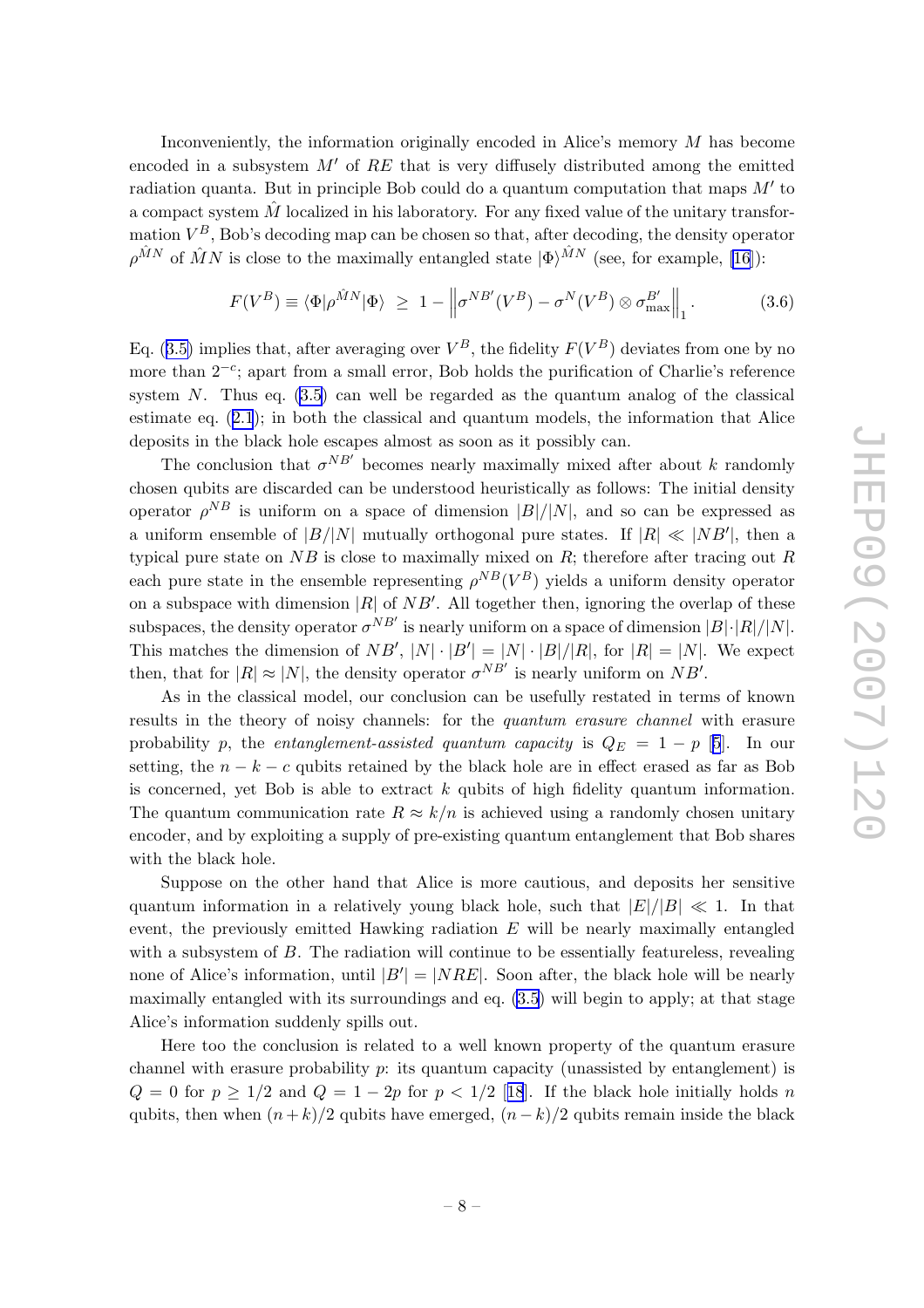hole. At this point, Bob's system is k qubits larger than the black hole, so that Bob has acquired k qubits of quantum information. Thus the communication rate is  $R = k/n$  and the erasure probability is  $p = 1/2 - k/2n = 1/2 - R/2$ .

Some years ago, Don Page observed that the information swallowed by a black hole remains hidden until half of the black hole's qubits have been radiated away, and then emerges at a constant rate as the evaporation proceeds[[12\]](#page-20-0). Our conclusion is similar, but our analysis goes further. Page considered the time dependence of the quantum entanglement of the black hole with its surroundings, which starts out small, grows until half of the entropy has been radiated away, and then declines. We have focused instead on when a fixed amount of quantum information of particular interest can be recovered.

Our simple model of quantum black holes leads us to two main conclusions, under the assumption that Bob has unlimited control over the Hawking radiation. If Alice dumps k qubits into the black hole after half of the black hole's initial entropy has been radiated away, the information bounces right back — Bob recovers Alice's quantum state after waiting for just a few more than  $k$  qubits to be emitted. On the other hand, if Alice dumps  $k$  qubits into the black hole before half of the black hole's initial entropy has been radiated away, then Bob needs to wait for a while. But once the black hole reaches the stage where half of its qubits have been released (and the black hole has become maximally entangled with its surroundings), Alice's information pops out almost immediately!

Both statements seem strange upon first hearing, but especially the latter one, because who is to say which k qubits are "Alice's"? In fact, no matter which k qubits of quantum information swallowed by the black hole are of particular interest, these k qubits are revealed almost right away when the half-way point of evaporation is finally reached. There is nothing special about the subsystem  $M$  of  $B$  that is maximally entangled with  $N$ in figure [1](#page-6-0); for any other k-qubit subsystem the conclusion would have been the same  $$ that N becomes very nearly maximally entangled with a k-qubit subsystem of RE.

Therefore, when a black hole that initially held n qubits has evaporated past the halfway point, so that  $(n + k + c)/2$  qubits have been emitted, Bob gets to decide which k qubits of quantum information he will retrieve from the Hawking radiation; when he makes up his mind he performs the decoding operation on  $RE$  that maps those  $k$  qubits to the quantum memory in his laboratory. But the catch is that, although Bob can recover almost any k-qubit subsystem at this stage, he cannot recover more than k qubits.

Returning to the situation depicted in figure [1,](#page-6-0) imagine two different k-qubit subsystems of the black hole,  $M_1$  purified by reference system  $N_1$  and  $M_2$  purified by reference system  $N_2$ . When Bob decodes only  $M_1$  his decoding map is permitted to act on  $N_2$  (which in that case may be considered to be part of the radiation system  $RE$ ), and when he decodes only  $M_2$  his decoding map may act on  $N_1$ . But if he greedily wanted to decode both  $M_1$  and  $M_2$ , then both  $N_1$  and  $N_2$  would be out of his reach; thus trying to decode  $M_2$ in addition to  $M_1$  only interferes with his ability to decode  $M_1$ . If Bob wants to retrieve more than k qubits, he'll just have to wait for the black hole to emit more quanta.

We note that if the internal dynamics of the black hole is actually time-reversal invariant, then it may be more appropriate to model the dynamics by choosing the matrix  $V^B$ from either the circular orthogonal or the circular symplectic ensemble, with the choice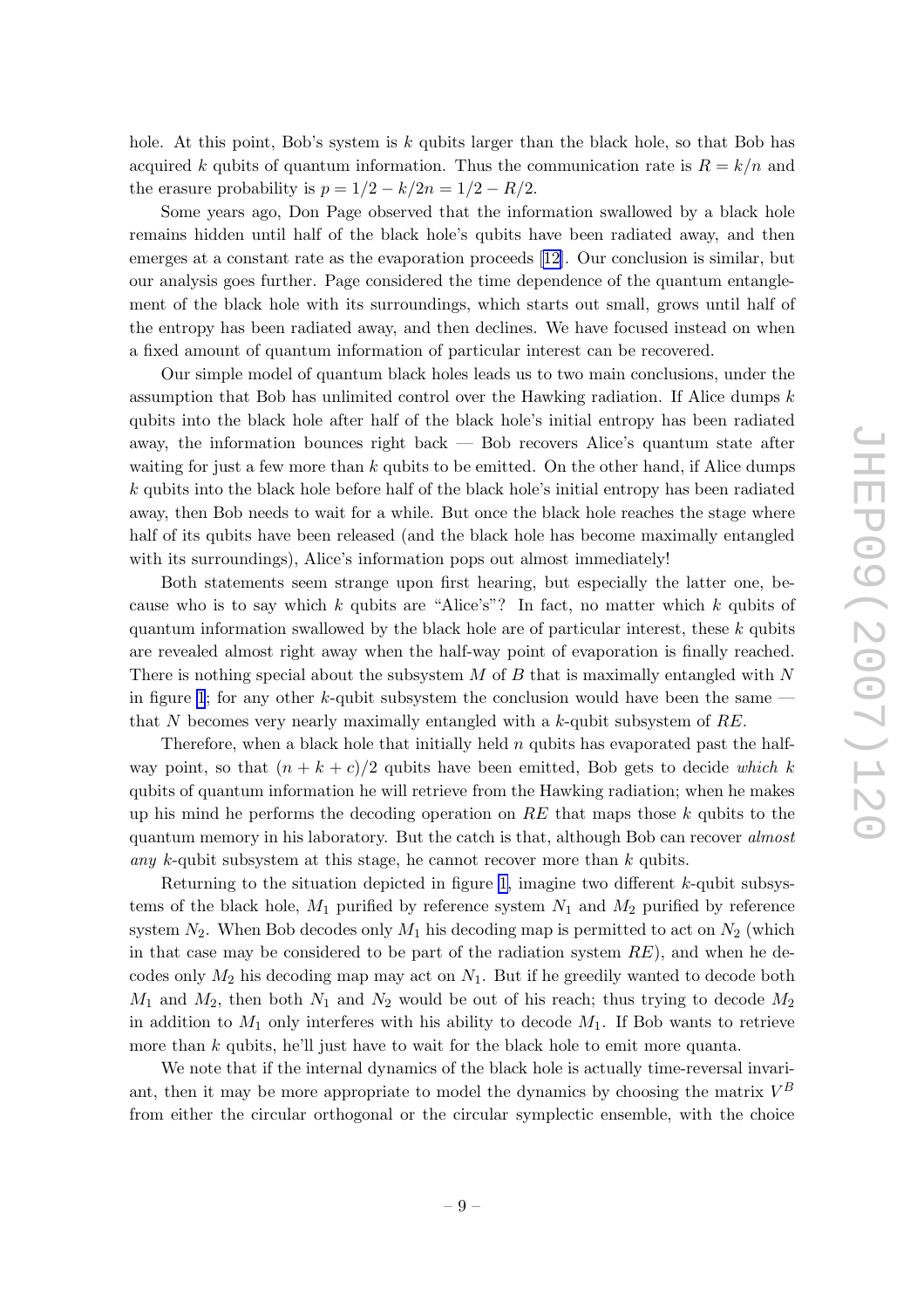<span id="page-10-0"></span>depending on the total spin of the black hole [\[19\]](#page-20-0). Since time-reversal invariance is not a fundamental symmetry in Nature, we think it is sensible to consider  $V^B$  chosen uniformly with respect to the Haar measure on  $U(2^n)$  as described above. We have in any case verified that our conclusions would not be much affected were we to choose  $V^B$  from the circular orthogonal ensemble or circular symplectic ensemble instead[[20\]](#page-20-0).

## 4. The thermalization time

As for our classical model, there are some nontrivial assumptions underlying our model of a quantum black hole. In particular, when we conclude (in the case where the black hole is maximally entangled with previously emitted radiation) that Alice's information "comes out fast," we are taking it for granted that the information deposited by Alice is rapidly thermalized by the black hole's internal dynamics. By rapidly, we mean on a time scale comparable to the time interval between the emission of successive radiation quanta. In terms of the "Schwarzschild time" measured by static observers who are far from the black hole, this interval is of order the Schwarzschild radius  $r_S$  for a nonrotating uncharged black hole (in units where the speed of light is  $c = 1$ ).

There are several reasons why  $r_s$  might seem at first to be a reasonable estimate of the black hole's thermalization time[[21](#page-20-0)]. Classically, perturbed black holes have damped quasinormal "ringing" modes, where the damping time is comparable to  $r<sub>S</sub>$ . Thus, if one kicks a classical black hole,  $r_S$  is the time scale for the black hole to forget about the kick. Furthermore, under AdS/CFT duality, the dual of a large black hole is a strongly-coupled conformal field theory with the same temperature  $T \approx 1/r_s$  (in units with  $\hbar = c = 1$ ). In the field theory the only relevant time scale governing the approach to thermal equilibrium is the time scale set by the temperature itself:  $1/T \approx r_S$ . Thus, if one kicks the stronglycoupled thermal bath,  $r<sub>S</sub>$  is the time scale for the bath to forget about the kick.

However, when one says that the strongly-coupled quantum field theory thermalizes in a time of order  $1/T$ , one ordinarily means that the system relaxes to a state that is locally indistinguishable from a thermal state on this time scale. Our assertion that information captured by a black hole is quickly reemitted in the Hawking radiation rests on the validity of a more stringent global criterion for thermalization. How long does it take for the quantum information deposited by Alice to become thoroughly mixed with the black hole's microscopic degrees of freedom?

Since this is really a question about strongly-coupled quantum gravity, we don't have the tools to answer it definitively, but we can try to make a plausible guess. For this purpose, we envision the black hole's qubits as uniformly distributed over the "stretched horizon"[[8, 9](#page-19-0)]. The stretched horizon is located about one Planck unit of proper distance above the actual global horizon; here static observers have a proper acceleration of order one in Planck units, and therefore are surrounded by a bath of Unruh radiation with temperature of order one. (Quanta from this bath that are directed nearly radially outward can escape to infinity as Hawking radiation, with a redshifted temperature of order  $1/r_S$ .)

According to the hypothesis of "black hole complementarity" [\[8, 9](#page-19-0)], observers who remain outside the black hole may legitimately regard the stretched horizon as a repository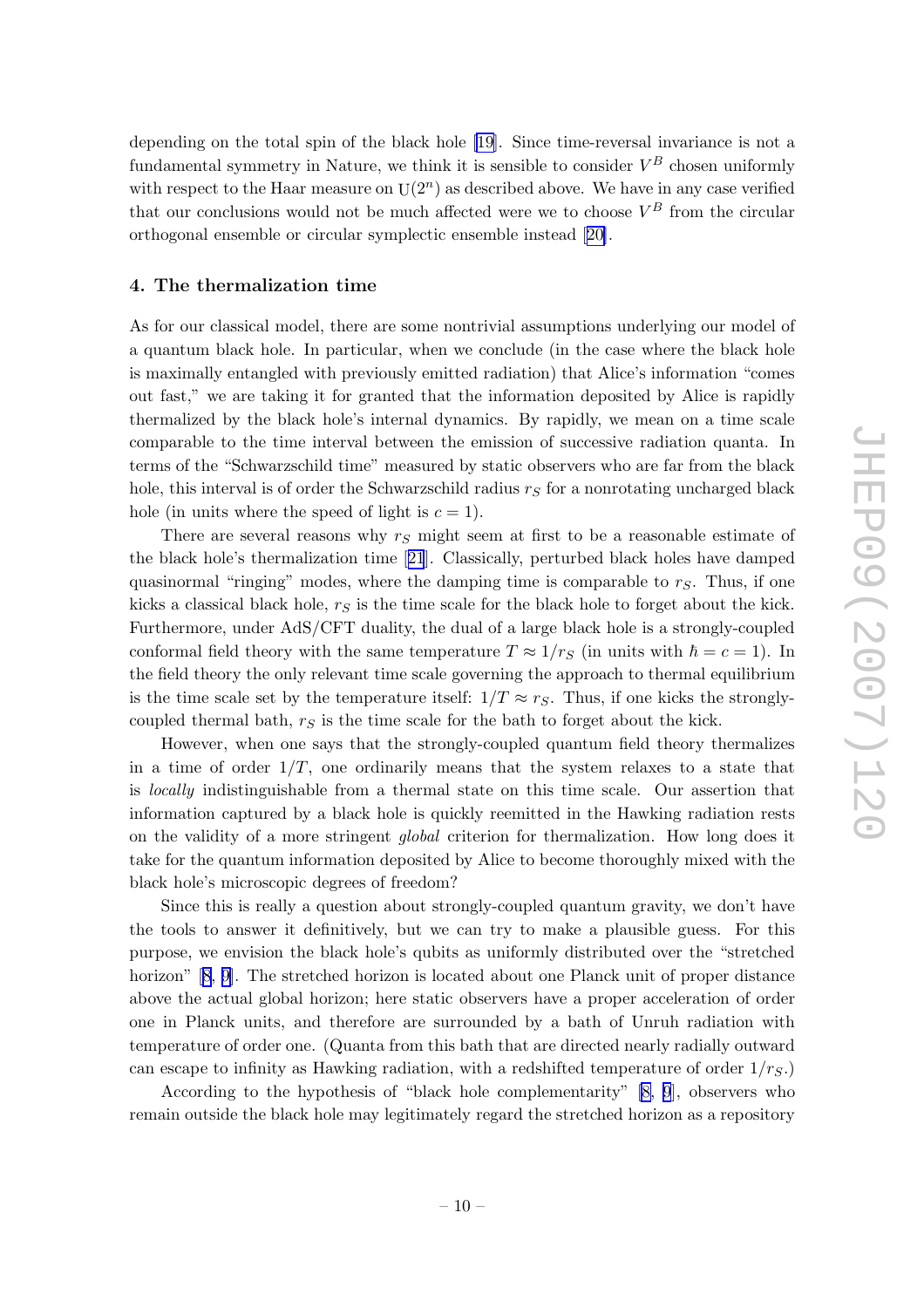that stores quantum information absorbed by the black hole, even though the stronglycoupled "Planckian soup" is invisible to freely falling observers who pass through the horizon. Because of the high temperature of the Planckian soup at the stretched horizon, we need a thorough grasp of quantum gravity to understand its detailed dynamics.

The stretched horizon has some dissipative properties that can be analyzed classically[[22](#page-20-0)]. For example, if electric charge is deposited in the black hole, currents flow on the stretched horizon to redistribute the charge, which are damped by the stretched horizon's internal resistance. The local charge density decays like  $\exp(-t/r_s)$ , where t is the Schwarzschild time, and correspondingly the proper area of a droplet of charge on the stretched horizon grows like  $\exp(t/r_S)$ . The droplet envelops the stretched horizon, and the charge distribution reaches a new steady state, after a Schwarzschild time of order  $r<sub>S</sub>$  log r<sub>S</sub>. From the perspective of static observers hovering above the stretched horizon, the spreading of charge is very fast, reaching a proper distance of order  $r<sub>S</sub>$  in a time of order  $\log r_S$  as measured by their clocks; yet these observers are unable to manipulate the flow of charge to achieve superluminal communication.

In its classical realization, the superluminal spreading of electric charge at the stretched horizon is really a kinematic effect — it arises because the static observers in the Schwarzschild geometry separate with constant proper acceleration from freely falling charged particles (beneath the stretched horizon) that are plunging toward the black hole's global event horizon. One feels hesitant about drawing any far-reaching dynamic conclusions based on this kinematic spreading. But on the other hand a complete physical description of physics at the stretched horizon should accommodate some kind of rapidly mixing dynamics, making it hard to distinguish between effects that arise from strong local interactions and effects that are merely kinematic. Thus one is tempted to postulate that the exponential spreading is exhibited not just by the black hole's classical hair, but also by its "quantum hair;" i.e., the quantum information that it encodes.

To the observers anchored at the stretched horizon, not just the local charge density but also other local disturbances of the thermal bath decay like  $\exp(-t_{\text{stretch}})$ , where  $t_{\text{stretch}}$ is the time in Planck units as measured by static clocks at the stretched horizon. If we (somewhat fancifully) envision "information" deposited in the black hole as a locally conserved fluid, the  $\exp(-t_{\text{stretch}})$  decay of the local information density suggests that the droplet of information, just like the droplet of charge, expands exponentially and becomes nearly uniformly distributed over the stretched horizon in a time  $t_{\text{stretch}} = O(\log r_S)$ , corresponding to Schwarzschild time  $t = O(r_S \log r_S)$ . This picture leads us to suggest that the black hole's global (Schwarzschild) thermalization time is  $O(r_S \log r_S)$ .

In a sense this suggestion (also put forward in[[9\]](#page-19-0)) only deepens the information puzzle, as it poses the challenge of reconciling rapid spreading of quantum information on the stretched horizon with the black hole's causal structure. On the other hand, rapid distribution of many-particle quantum entanglement need not imply superluminal signaling. Furthermore, the black hole complementarity viewpoint already postulates that the semiclassical causal structure of a black hole must be highly misleading in some respects; the superluminal spreading is a relatively gentle extension of a viewpoint we are already taking for granted.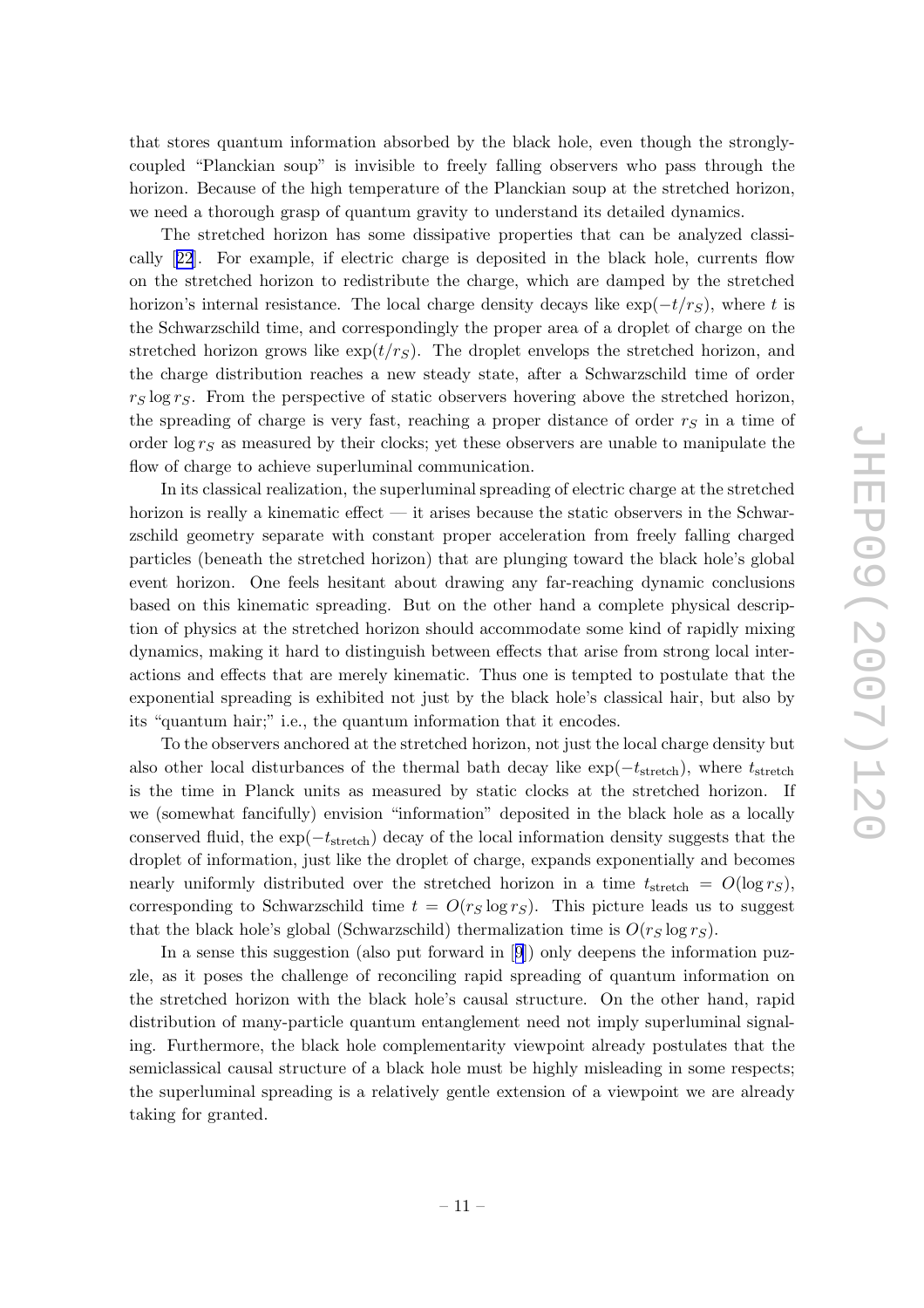<span id="page-12-0"></span>If an observer who is a distance of order  $r<sub>S</sub>$  from the horizon drops a freely falling quantum memory into the black hole, it takes Schwarzschild time of order  $r_s \log r_s$  for the memory to reach the stretched horizon, and conversely it takes Schwarzschild time of order  $r_S \log r_S$  for quanta emitted from the stretch horizon to reach the observer's detector. Therefore, a thermalization time of order  $r_S \log r_S$  is compatible with our central metaphor — the black hole is a "mirror" in the sense that it returns Alice's information in a time comparable to the time it takes the information to fall into the black hole.

If one, more conservatively, insists that the spreading "droplet of information" remains confined to the forward light cone, then the time required for global thermalization is  $t_{\text{stretch}} = \Omega(r_S)$ , corresponding to Schwarzschild time  $t = \Omega(r_S^2)$ . (Here the "big-Omega" notation indicates a *lower bound* on the thermalization time for asymptotically large  $r_S$ , up to a multiplicative constant.) In that event, since once global thermalization is achieved  $k$ qubits can escape in Schwarzschild time  $t = O(kr_S)$ , one may expect that the Schwarzschild time for a constant number of qubits to escape from the black hole is  $t = O(r_S^p \log^q r_S)$ , where  $1 < p < 2$ . Here the exponents p and q are sensitive to the details of the model of thermalization.

Of our two main conclusions in section [3](#page-4-0), the conclusion that Alice's qubits bounce right back (if the black hole has already radiated away more than half of its initial entropy) really does require rapid thermalization, i.e., thermalization in Schwarzschild time  $t =$  $O(r_S \log r_S)$ . But the other conclusion, that previously absorbed quantum information is released quickly when the evaporation reaches the half-way point, still applies even if thermalization takes much longer. For the second conclusion, we only need thermalization to be fast compared to evaporation, which occurs in a Schwarzschild time of order  $r_S^3$  rather than  $r_S \log r_S$ .

#### 5. Efficiency

In section [3,](#page-4-0) our analysis of the quantum model of a black hole was, as a computer scientist might put it derisively, "merely information theoretic." We in effect assumed without justification that the unitary transformation arising from the internal dynamics of an nqubit black hole is typical with respect to the Haar measure on  $U(2^n)$  (and we also ignored the complexity of Bob's decoding algorithm). The vague picture offered in section [4,](#page-10-0) depicting thermalization as the rapid spreading of a droplet, does not by itself provide much support for describing the black hole's dynamics as a random unitary transformation. Can we defend this assumption?

In accord with the black hole complementarity hypothesis, let us suppose that the internal dynamics of the black hole is governed by a strongly mixing local Hamiltonian acting on n qubits that are uniformly distributed over the black hole's stretched horizon [\[8,](#page-19-0) 9. Here *n* (up to the factor  $\frac{1}{4} \log_2 e$ ) is the area of the horizon in Planck units, and the Schwarzschild radius is  $r_S = O(\sqrt{n})$  in Planck units. Though we don't understand quantum gravity well enough to analyze the internal dynamics in detail, we might nevertheless hope to make a few cogent general observations.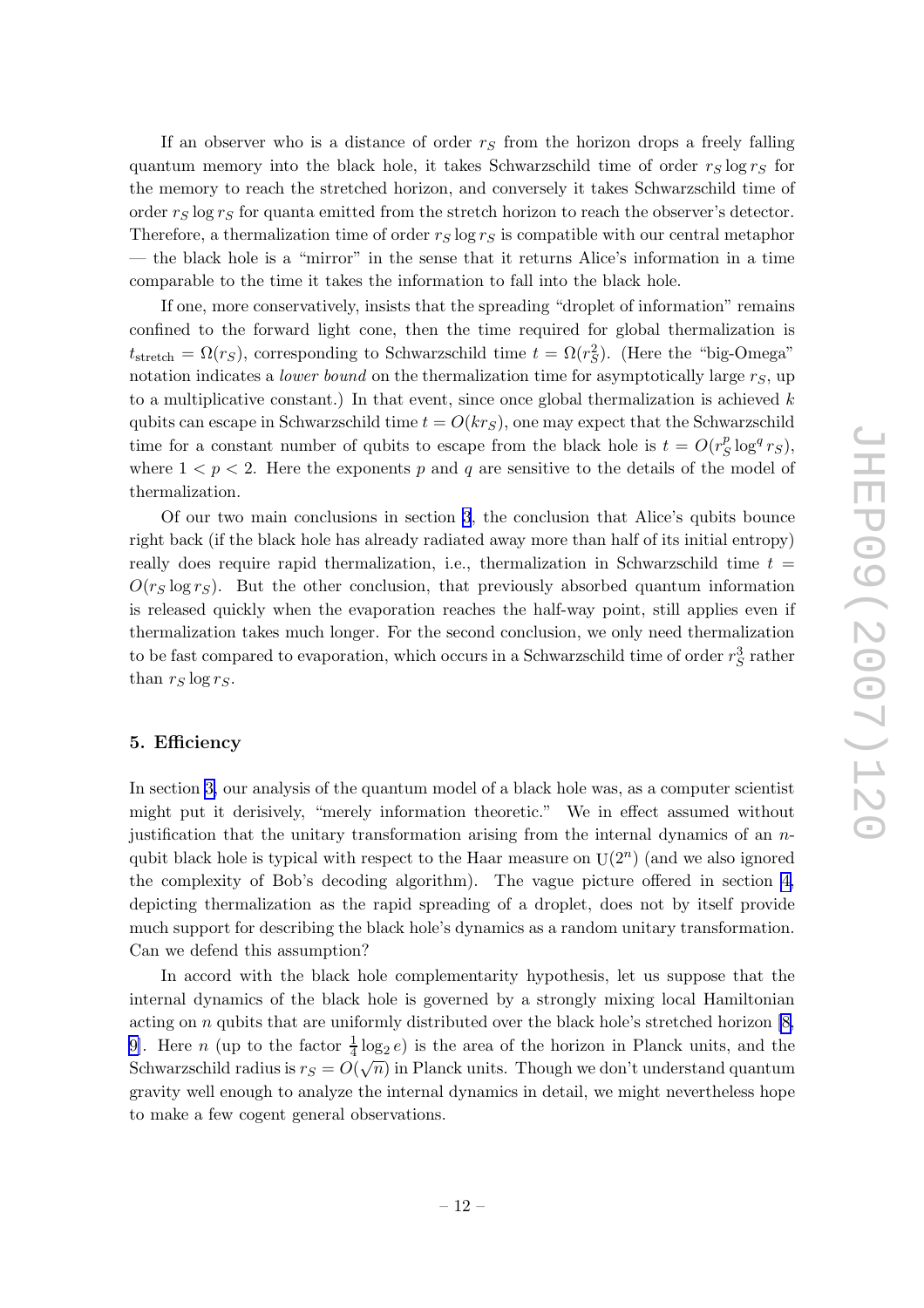<span id="page-13-0"></span>We find it helpful to envision this dynamics as a local quantum circuit, where in each unit of time two-qubit unitary transformations ("quantum gates") are applied in parallel to about  $n/2$  pairs of neighboring qubits. It seems natural to choose the unit of time to be the Planck time, but according to whose clock? This is a subtle question, because, due to the gravitational redshift, the clocks of static observers hovering above the stretched horizon run much slower (by a factor of order  $r_s$  in Planck units) than the clocks of observers residing far from the horizon. As already noted in section [4](#page-10-0), there are physical processes on the stretched horizon (like the distribution of electric charge) that can act over a proper distance of order  $r_S$  in a Schwarzschild time of order  $r_S$ . If we wish to accommodate such processes in our circuit model, we may take the unit of time to be a Planck unit of Schwarzschild time. This model of the local dynamics on the stretched horizon is very naive, and in particular the model does not attempt to address the challenge of reconciling rapid spreading of information with causality. In any case, no matter how we prefer to map circuit time to physical time, it is useful to characterize the circuit complexity of global thermalization.

In our model, after a Schwarzschild time t, the unitary transformation acting on the black hole's internal state is realized by a circuit that has a number of time steps (the circuit's "depth") of order  $t$  (where  $t$  is expressed in Planck units) and a total number of (local) quantum gates (the circuit's "size") of order  $nt$ . Unfortunately, if  $t$  is a polynomial in n, then Haar-random unitary transformations cannot be generated with circuits of this size. In fact, because the volume of  $U(2^n)$  is exponentially large in  $2^n$ , reaching a typical unitary transformation requires a circuit whose size is exponential in  $n$ .

However, much smaller circuits can be good encoders for quantum error-correcting codes. In particular, the capacity of the quantum erasure channel is achieved by typical stabilizer codes, which have encoding circuits of size  $O(n^2)$  [\[23](#page-20-0)]. Furthermore, good approximate encoding circuits can be even smaller. If we replace the integral over all unitary transformations by an average over the elements of the  $\epsilon$ -approximate unitary 2-design  $\mathcal K$ constructed in[[6](#page-19-0)], then eq. [\(3.5](#page-7-0)) is modified to become

$$
\frac{1}{|\mathcal{K}|} \sum_{k \in \mathcal{K}} \left\| \sigma^{NB'}(V_k^B) - \sigma^N(V_k^B) \otimes \sigma_{\text{max}}^{B'} \right\|_1^2 \le 2^{-2(s-k)} + \epsilon + O(2^{-n}). \tag{5.1}
$$

Each element of K can be realized by a quantum circuit that has size  $O(n \log(1/\epsilon))$  and depth  $O(\log n \log(1/\epsilon))$  [\[6, 7](#page-19-0)]. It seems reasonable to expect that random quantum circuits built from two-qubit gates would encode at least as efficiently as the approximate 2-designs that have been explicitly constructed, and preliminary results from numerical experiments are consistent with this expectation [\[24\]](#page-20-0).

This estimate of the circuit size and depth does not take into account any geometric locality constraints. If the *n* qubits are uniformly distributed on a two-dimensional sphere with radius of order  $\sqrt{n}$ , then the additional cost of using local gates should be at worst a blowup in size and depth by a factor of order  $\sqrt{n}$ , since the information stored in a qubit can propagate a distance  $\sqrt{n}$  when  $\sqrt{n}$  local gates are applied in succession. Therefore, there exist good approximate local encoding circuits for the quantum erasure channel that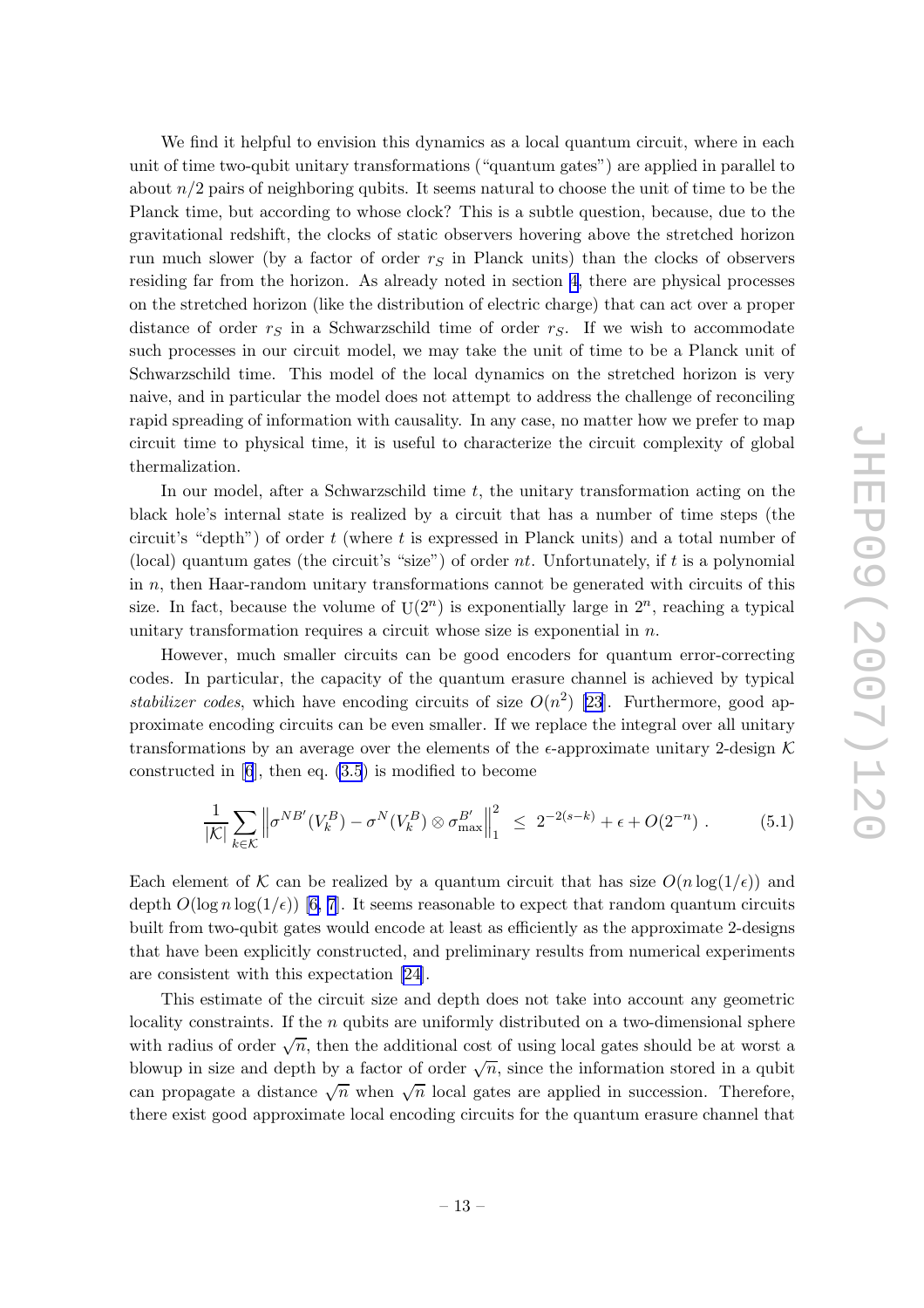have size  $O(n^{3/2} \log(1/\epsilon))$  and depth  $O(n^{1/2} \log n \log(1/\epsilon))$ . Again, we expect that random local circuits of this size and depth would do at least as well .

Therefore, if we model the internal dynamics of the stretched horizon by a random local quantum circuit, we conclude that the global thermalization of the black hole is achieved by a circuit whose depth is  $O(r_S \log r_S \log(1/\epsilon))$ . By "global thermalization" we mean such that eq.  $(5.1)$  $(5.1)$  $(5.1)$  holds, so that Bob can approximately decode Alice's quantum memory with a loss of fidelity of order  $\epsilon$ . Modeling the internal dynamics of a physical system by a small random quantum circuit is far more defensible than modeling it by a unitary chosen uniformly with respect to Haar measure, because a small circuit can be realized by physically plausible local dynamics. It therefore seems reasonable to suggest that the dynamics of a black hole could efficiently generate good quantum error-correcting codes for the quantum erasure channel. Indeed, if each computational step occurs in one Planck unit of Schwarzschild time, then the thermalization time  $t = O(r_S \log r_S)$  scales with  $r_S$  as in our crude estimate in section [4](#page-10-0).

Decoding, however, can be a much harder computational problem than encoding. Black hole evaporation maps Alice's  $k$  qubits to a highly nonlocal subsystem  $M'$  of RE. Bob's decoding operation maps  $M'$  back to a compact system  $\hat{M}$  localized in his laboratory, returning the qubits to a usable form. Even if we are willing to grant Bob the power to collect all of the Hawking radiation emitted by the black hole, Bob might not be able to recover Alice's k-qubit message by means of an efficient quantum computation (the resources needed to perform Bob's computation might grow faster than any power of  $k$ ).

Actually, if a stabilizer code is used to protect entanglement-assisted quantum communication through the erasure channel, then Bob's decoding computation is easy. Bob can replace each erased qubit by the standard state  $|0\rangle$ , and then measure the code's check operators. With high probability, there is a unique Pauli operator acting on the erased qubits that restores Bob's state to the code space, and the recovery operation can be efficiently computed using linear algebra. However, this recovery procedure exploits the special structure of stabilizer codes, and would not work for typical non-stabilizer codes. If thermalization is rapid, then the quantum codes realized by evaporating black holes have small encoding circuits and therefore they too are rather special, but they are not stabilizer codes and we do not know whether they are efficiently decodable. Conceivably, the decoding is hard not only for n large with  $k/n$  fixed, but also for n large with k fixed. If Bob's decoding problem is intractable, then the physicists of our highly advanced civilization may be hard pressed to test the hypothesis that black holes reradiate quantum information quickly.

For that matter, one might question the testability of the claim that black holes really preserve quantum information. We emphasize, though, that even if Bob's decoding problem is hopelessly intractable, the physicists of our highly advanced civilization, using only "polynomial resources," should be able to test the hypothesis that black holes process quantum information without destroying it. Once these physicists understand the laws of black hole dynamics well enough, they should be able, using their quantum computers, to simulate the formation and complete evaporation of a black hole. Through a "swap test" [\[25](#page-20-0)], they could compare the output of their quantum simulation with the observed product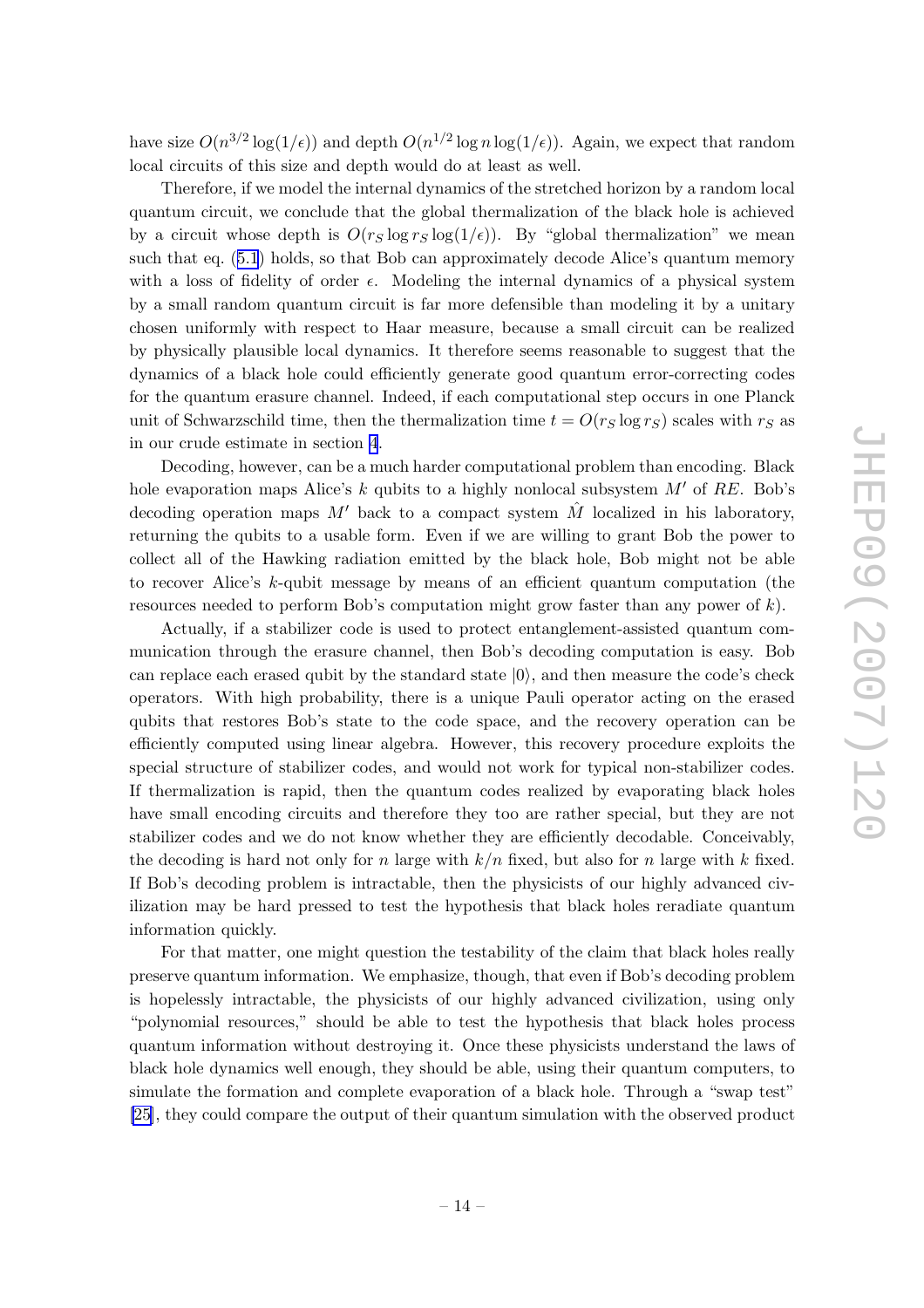<span id="page-15-0"></span>of the black hole evaporation, and so verify that the dynamical black hole is behaving as their theory predicts. The "feasibility" (in principle) of such a test boosts our confidence that the assertion that black holes preserve information has a well formulated operational meaning. Unfortunately, the swap test works for comparing pure states, not mixed states; it can't be used to compare the simulation with experiment in the case of a partially evaporated black hole.

#### 6. Are black holes quantum cloners?

Our analysis has been premised on the assumption that black hole evaporation respects unitarity, and we have adopted the black hole complementarity viewpoint to describe the process. We have been led to the conclusion that a black hole (whose evaporation is past the half-way point) is really a sort of "information mirror" that quickly returns the quantum information it receives. Now we should reassess whether our assumptions are consistent.

We note that the geometry of the evaporating black hole contains spacelike surfaces that are crossed both by Alice's infalling quantum memory (inside the event horizon), and by the outgoing Hawking radiation that Bob decodes (outside the horizon). Therefore, if Bob can decode successfully, then Alice's quantum information has been "cloned" in the outgoing radiation. But cloning of arbitrary quantum states is inconsistent with the linearity of quantum mechanics [\[26, 27\]](#page-20-0). We seem to be stuck with a difficult choice: either Alice's information is not reemitted, or the black hole is a quantum cloning machine! Either way, the foundations of quantum theory need revision. This appears to be a powerful argument in favor of information loss [\[28](#page-20-0)].

The hypothesis of black hole complementarity was proposed as a way to avoid this quandary[[8](#page-19-0), [9](#page-19-0)]: one chooses not to be bothered by quantum cloning if it occurs where no one can ever find out. According to this philosophy, we may accept for now that Alice (if she falls into the black hole) and Bob (if he stays outside) have sharply contrasting descriptions of the same physical process. Eventually we hope to be able to reconcile Alice's and Bob's contrasting viewpoints, but finding that more complete global description must be postponed until we acquire a deeper understanding of quantum gravity. In the meantime, we are entitled to insist that Alice's and Bob's descriptions are both compatible with the standard principles of quantum mechanics.

Therefore we should ask: if Alice's quantum state persists behind the horizon and that state is also encoded in the outgoing Hawking radiation received by Bob, can Alice or Bob verify the cloning? Once Alice falls through the horizon, she won't be able to compare notes with Bob if he stays outside the black hole. To have any hope of verifying the cloning, Bob needs to remain outside until he has retrieved Alice's qubits from the Hawking radiation, and then dive into the black hole seeking confirmation that both he and Alice have high-fidelity copies of Alice's original quantum state. However, as long as the black hole retains Alice's qubits long enough before reemitting them, then we are unable to say (based on our current understanding of quantum gravity) whether Bob will succeed or not [\[29, 30](#page-20-0)]. As best we can tell, then, the black hole complementarity hypothesis seems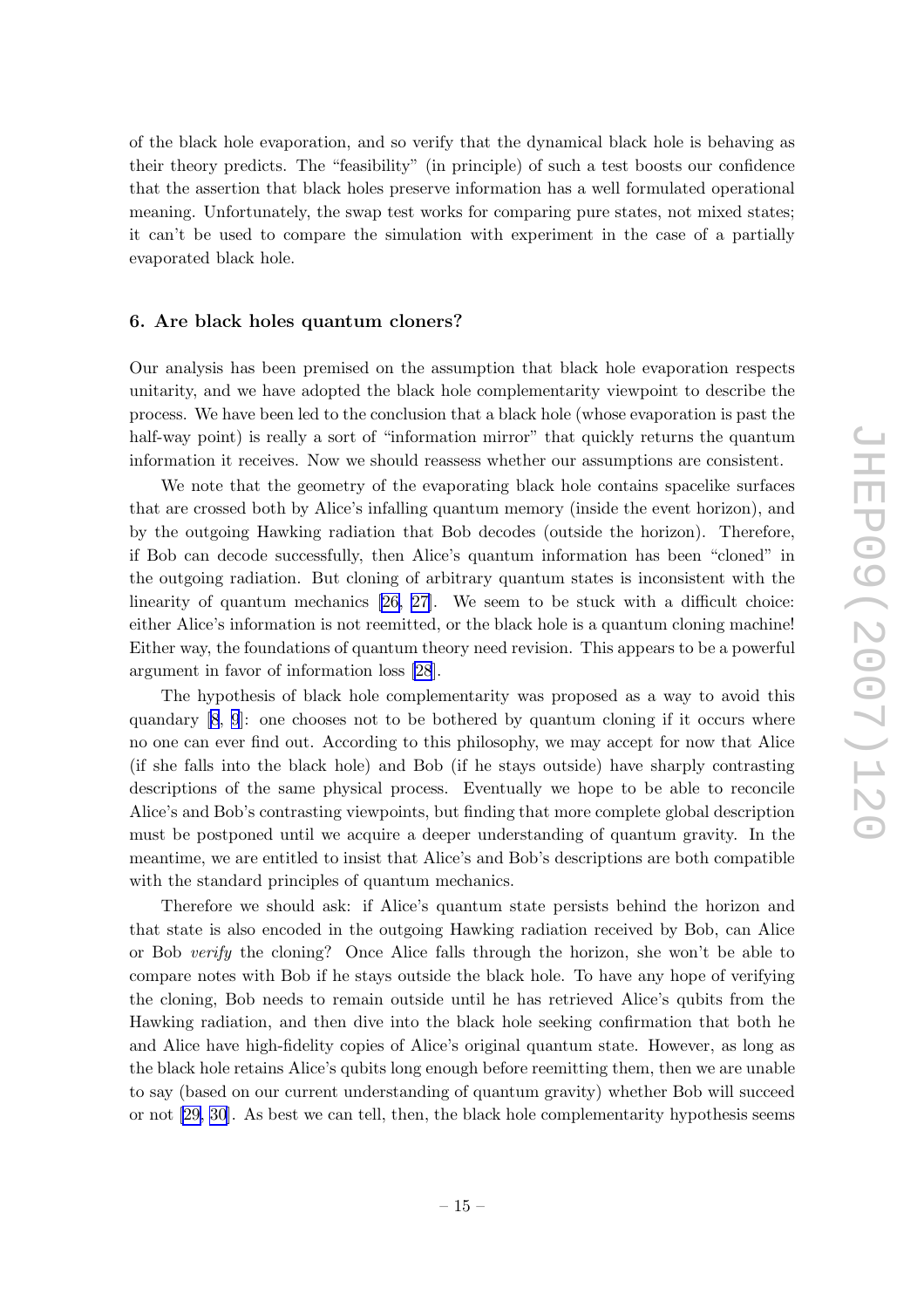

Figure 2: Alice and Bob test whether an evaporating black hole clones quantum information. Alice, carrying her quantum memory, drops into the black hole. Bob recovers the content of Alice's memory from the Hawking radiation, and then enters the black hole, too. Alice sends her qubits to Bob, and Bob verifies that cloning has occurred.

to be self-consistent, provided the black hole retains quantum information for a sufficiently long time.

To analyze this thought experiment, it is convenient to describe the Schwarzschild black hole using the Kruskal null coordinates  $U, V$  as depicted in figure 2. These coordinates are related to the Schwarzschild coordinates  $r, t$  by

$$
U = -e^{(r_*-t)/2rs}, \quad V = e^{(r_*+t)/2rs}, \quad \text{where} \quad r_* = r + r_S \ln[(r - r_S)/r_S]. \tag{6.1}
$$

In terms of these coordinates, the black hole's event horizon is at  $U=0$ , and the curvature singularity occurs at  $UV = 1$ . Therefore, if Bob crosses the horizon at  $V = V_{\text{Bob}}$ , then he reaches the singularity at  $U \n\t\le V_{\text{Bob}}^{-1}$ . But if Alice falls freely, the proper time she experiences between crossing the horizon at  $V = V_{\text{Alice}}$  and reaching  $U = V_{\text{Bob}}^{-1}$  is

$$
\tau_{\text{Alice}} = Cr_S \left( V_{\text{Alice}} / V_{\text{Bob}} \right) \,, \tag{6.2}
$$

where C is a numerical constant that depends on Alice's initial data  $(C = 1/e \approx .368$  if Alice falls from rest starting at  $r = \infty$ ). In terms of Schwarzschild time, Bob's fall into the black hole is delayed relative to Alice's by  $\Delta t$ , where  $V_{\rm Bob}/V_{\rm Alice} = e^{\Delta t/2r_S}$ , and therefore

$$
\tau_{\text{Alice}} = Cr_S \exp(-\Delta t/2r_S) \tag{6.3}
$$

Thus Alice's proper time  $\tau_{Alice}$  is of order the Planck time or shorter if Bob's entry into the black hole is delayed by  $\Delta t = r_S \log r_S$  or longer. The conclusion does not change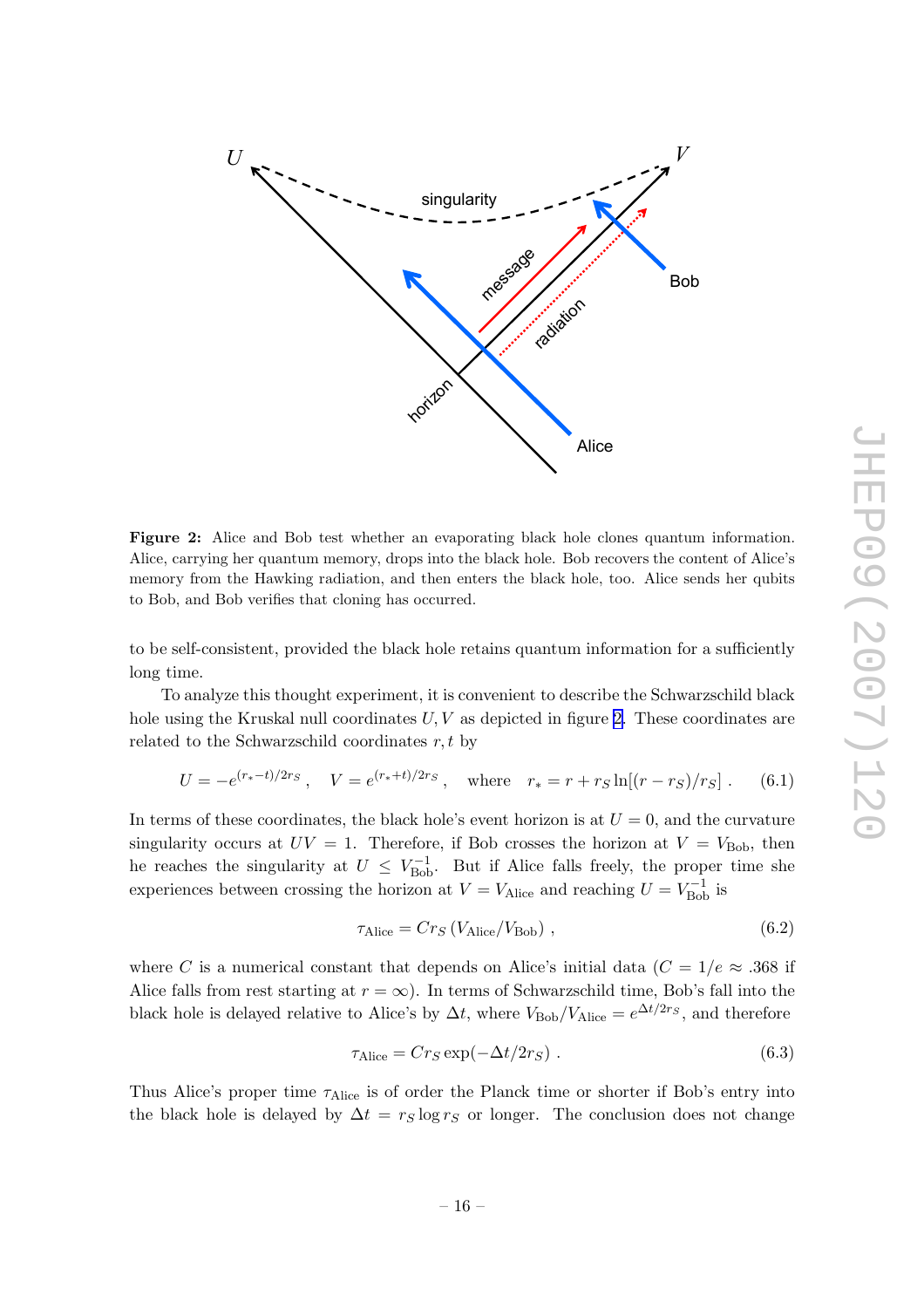<span id="page-17-0"></span>substantially even if Alice rides a rocket, as long as her proper acceleration is small in Planck units.

If Alice, after crossing the horizon, has less than a Planck time to communicate with Bob about the status of her qubits, then she is required to send her message to Bob using super-Planckian frequencies. And with our incomplete understanding of strongly-coupled quantum gravity, we lack the tools to analyze the emission, transmission, and reception of such signals. On the other hand, if Alice's proper time were long compared to the Planck time, then in principle she could send her qubits to Bob (or send a record of her measurement outcomes), allowing Bob to verify the cloning, and the verification could be analyzed using controlled semiclassical approximations. We conclude that, if verifiable cloning does not occur, then the black hole must retain Alice's information for a Schwarzschild time interval  $\Delta t = \Omega(r_S \log r_S)$  [\[29](#page-20-0), [30\]](#page-20-0). (The "big-Omega" notation indicates that  $r_S \log r_S$  is a *lower bound* on the information retention time for asymptotically large  $r<sub>S</sub>$ , up to a multiplicative constant.) This finding is just barely compatible with the information retention time estimated in section [4](#page-10-0) and section [5](#page-12-0).

We noted in section [4](#page-10-0) that it already takes Schwarzschild time  $O(r_S \log r_S)$  for the Hawking radiation to climb from the stretched horizon to Bob's detectors, if Bob waits at a position that is a proper distance  $O(r_S)$  from the horizon. In principle, though, Bob's "decoding sphere" could be located at a height where the black hole's thermal atmosphere has a constant temperature (independent of  $r_S$ ), At this height, Bob's clock runs slower than Schwarzschild time by a factor  $O(r_S)$ , and the outgoing radiation propagates from the stretched horizon to Bob in  $O(1)$  time. From the requirement that cloning is unverifiable, we infer that by Bob's clock it should take time  $\Omega(\log r_S)$  for Alice's quantum information to reappear in the thermal atmosphere. This version of the "no-cloning" argument usefully differentiates between the time delay due to the climb from the stretched horizon and the time delay due to the thermalization of the stretched horizon.

A serious weakness in the "no-cloning" argument is that we have assumed that, once Alice's information is received by Bob, he can decode the information instantaneously. In fact, as emphasized in section [5](#page-12-0), Bob's decoding map is a complex quantum operation acting on  $O(r_S^2)$  qubits. One could plausibly argue that fundamental laws of physics prevent Bob from performing the decoding operation fast enough for cloning to be verified behind the horizon, no matter how quickly Alice's qubits become encoded in the Hawking radiation. Nevertheless, we find it intriguing that our estimate of the information retention time in section [5](#page-12-0) is of the same order as the "no-cloning" limit that can be inferred if we neglect Bob's decoding time.

#### 7. Conclusions

The purpose of this article is largely pedagogical. On the one hand, many physicists who are interested in the quantum behavior of black holes are familiar with Don Page's observations concerning the entanglement entropy of an evaporating black hole[[12](#page-20-0)]. On the other hand, most quantum information theorists know about the quantum capacity of the quantum erasure channel[[5](#page-19-0), [18](#page-20-0)]. Here we point out that by invoking the latter we can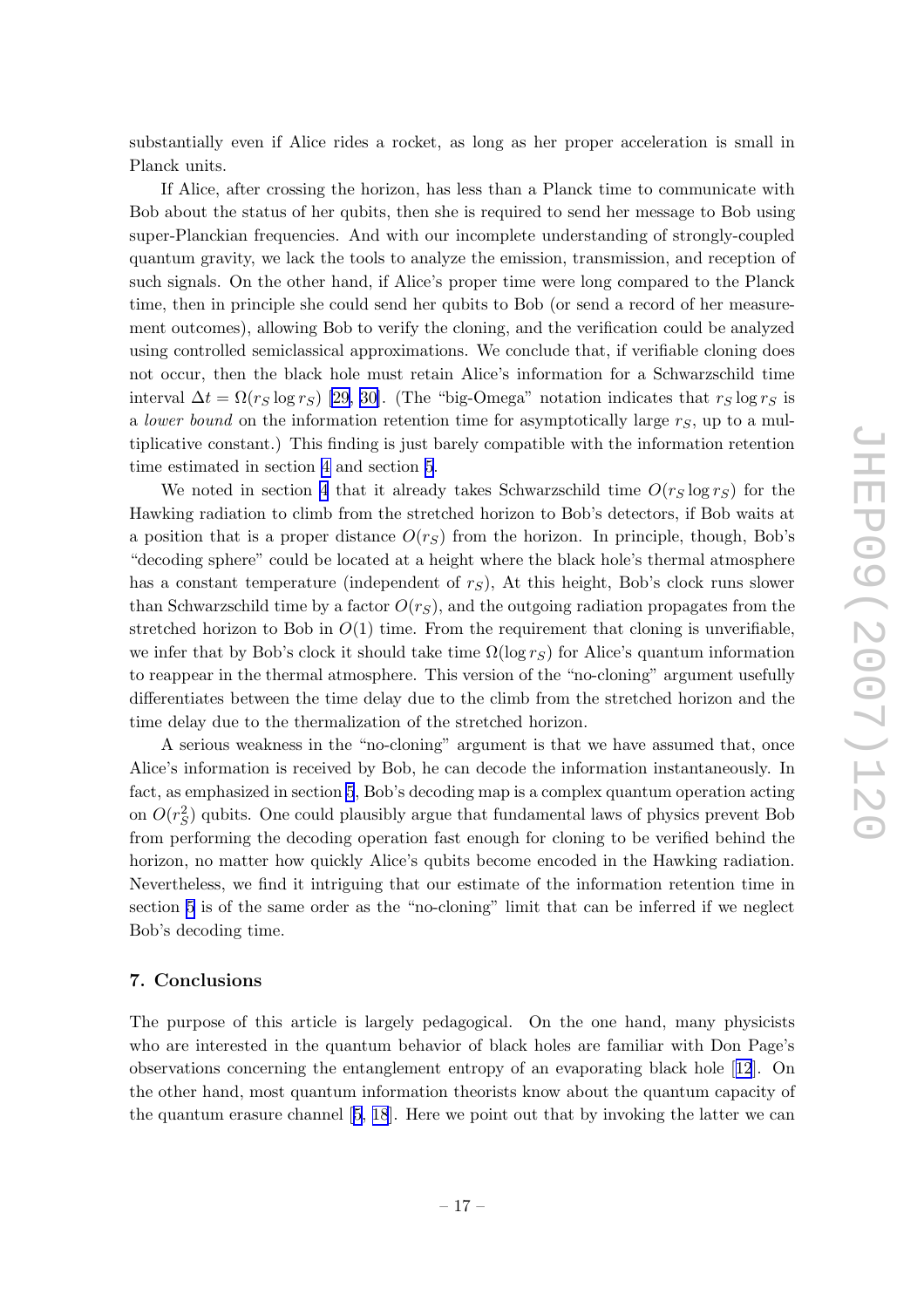refine and extend the former. We have tried to convey our main points without relying too much on information-theoretic jargon, in the hope of reaching a broad audience among those who are intrigued by these issues.

The essential tool that allows us to go further than Page is the theory of quantum error correction, which was developed after [\[12\]](#page-20-0) was written. In fact there is a delicious irony at the core of our analysis. In section [3](#page-4-0), we modeled the internal dynamics of the black hole with a randomly selected unitary transformation, presuming that black holes, though they do not destroy information, are nearly optimal thermalizers — they rapidly convert information to a form that is very difficult to access in practice. However, a random unitary is also a nearly optimal encoder that achieves the quantum capacity for the quantum erasure channel. The dynamics that conceals quantum information effectively in practice, by encoding it in a highly nonlocal manner, also at the same time protects the information from damage as a matter of principle.

It is not fully realistic to model the internal dynamics with a random unitary transformation, because typical unitary transformations can be generated only by quantum circuits of exponential size. However, in section [5](#page-12-0) we invoked recent results concerning efficient approximate encoding circuits for quantum error-correcting codes [\[6, 7](#page-19-0)], indicating that plausible local dynamics really can thermalize quantum information quickly. We argued in section [6](#page-15-0) that our estimate of a black hole's information retention time is just barely compatible with the principle that black hole evaporation must not realize verifiable quantum cloning.

Finally, what, if anything, are the broader implications of our observations for the black hole information puzzle? We're not sure, but we find it intriguing that the encoder for a good quantum error-correcting code need not necessarily be unitary. Perhaps, then, there could be an interesting middle ground between unitary black hole dynamics and fullblown information loss — even if some of the information deposited in a black hole remains inaccessible forever, quantum information encoded in small subsystems might escape in the Hawking radiation with relatively little damage.

One possible model is to suppose that at any given time the black hole system  $B'$ actually consists of two parts, the "accessible" system  $B_{\text{acc}}$ , for which we might suppose that  $\log |B_{\text{acc}}|$  is the Bekenstein-Hawking entropy, and an inaccessible system  $B_{\text{gone}}$  which has been lost forever. For the information to be revealed to Bob, we require that correlations are destroyed not just between the reference system N and  $B_{\text{acc}}$ , but rather between N and  $B' = B<sub>acc</sub>B<sub>gone</sub>$ . As the radiation leaks out,  $B<sub>acc</sub>$  shrinks, but  $B<sub>gone</sub>$  may grow, and there is a competition between these two effects. If  $R$  is radiated away, then the effective dimension of the discarded system is not |R| but rather  $|R|/|B_{\text{gone}}|$ ; Alice's quantum information is revealed when this effective dimension becomes larger than |N|. Quantum information encoded in a sufficiently small subsystem eventually escapes if the qubits are emitted in the radiation faster than they are destroyed in the black hole's interior, but the rate of escape is suppressed to a degree that depends on the rate of destruction.

Since information loss, once allowed, tends to be highly infectious, it is difficult to formulate deformations of quantum mechanics that incorporate a small amount of information loss, yet are compatible with low-energy experimental constraints[[31](#page-20-0)]. In the scheme we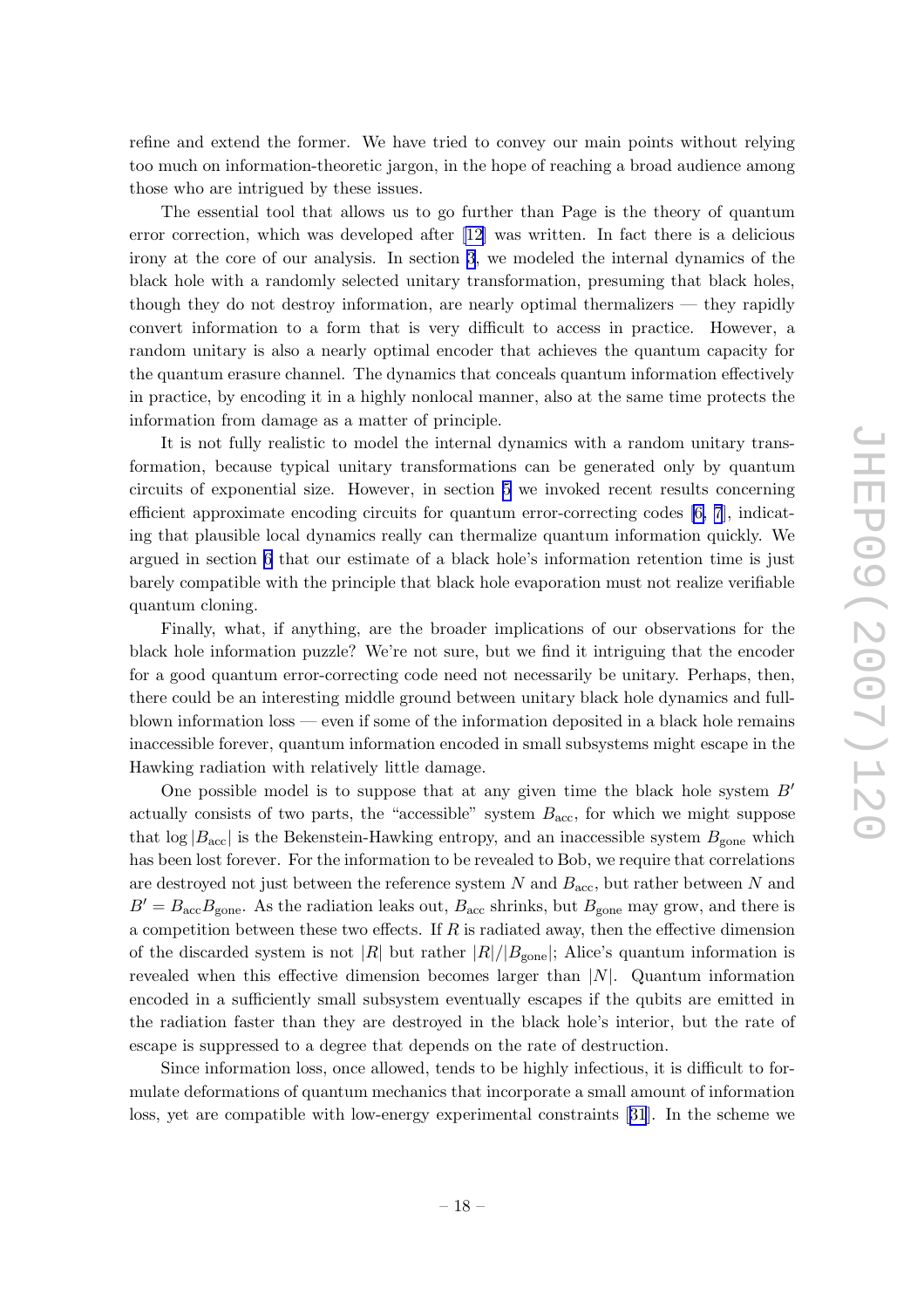<span id="page-19-0"></span>have just outlined, when a pure quantum state undergoes gravitational collapse to form a black hole and then evaporates completely, some of the information encoded in the initial quantum state really is destroyed, but the information encoded in any sufficiently small subsystem survives nearly unscathed. It might be fruitful to investigate how easily this type of partial information loss can be reconciled with the experimental successes of quantum mechanics.

## Acknowledgments

We are grateful for the hospitality of the Perimeter Institute, where we had the good fortune to share an office, and JP thanks PH for letting him use the comfortable chair. We also thank Ashton Anderson, Hilary Carteret, Daniel Gottesman, Dennis Kretschmann, Seth Lloyd, Prakash Panangaden, David Poulin, Renato Renner, Lenny Susskind, Kip Thorne, Bill Unruh, Andreas Winter, Jon Yard, and the participants in the 2007 McGill-Bellairs Quantum Information Workshop for helpful suggestions. This research is supported in part by the Canada Research Chairs program, the Sloan Foundation, CIFAR, FQRNT, MITACS, NSERC, DoE under Grant No. DE-FG03-92-ER40701, NSF under Grant No. PHY-0456720, and NSA under ARO Contract No. W911NF-05-1-0294.

## References

- [1] S.W. Hawking, Breakdown of predictability in gravitational collapse , [Phys. Rev.](http://www-spires.slac.stanford.edu/spires/find/hep/www?j=PHRVA%2CD14%2C2460) D 14 (1976) [2460](http://www-spires.slac.stanford.edu/spires/find/hep/www?j=PHRVA%2CD14%2C2460).
- [2] A. Strominger and C. Vafa, Microscopic origin of the Bekenstein-Hawking entropy , [Phys.](http://www-spires.slac.stanford.edu/spires/find/hep/www?j=PHLTA%2CB379%2C99) Lett. **B 379** [\(1996\) 99](http://www-spires.slac.stanford.edu/spires/find/hep/www?j=PHLTA%2CB379%2C99) [[hep-th/9601029](http://arxiv.org/abs/hep-th/9601029)].
- [3] J.M. Maldacena, The large-N limit of superconformal field theories and supergravity , [Adv.](http://www-spires.slac.stanford.edu/spires/find/hep/www?j=00203%2C2%2C231) [Theor. Math. Phys.](http://www-spires.slac.stanford.edu/spires/find/hep/www?j=00203%2C2%2C231) 2 (1998) 231 [[Int. J. Theor. Phys.](http://www-spires.slac.stanford.edu/spires/find/hep/www?j=IJTPB%2C38%2C1113) 38 (1999) 1113] [[hep-th/9711200](http://arxiv.org/abs/hep-th/9711200)].
- [4] C.H. Bennett and P.W. Shor, *Quantum information theory, IEEE Trans. Info. Theor.* 44 (1998) 2724.
- [5] C.H. Bennett, P.W. Shor, J.A. Smolin, B.M. Terhal and A.V. Thapliyal, Entanglement-assisted classical capacity of noisy quantum channels, [Phys. Rev. Lett.](http://www-spires.slac.stanford.edu/spires/find/hep/www?j=PRLTA%2C83%2C3081) 83 [\(1999\) 3081](http://www-spires.slac.stanford.edu/spires/find/hep/www?j=PRLTA%2C83%2C3081) [[quant-ph/9904023](http://arxiv.org/abs/quant-ph/9904023)].
- [6] C. Dankert, R. Cleve, J. Emerson and E. Livine, Exact and approximate unitary 2-designs: constructions and applications , [quant-ph/0606161](http://arxiv.org/abs/quant-ph/0606161) .
- [7] C. Dankert, *Efficient simulation of random quantum states and operators*, [quant-ph/0512217](http://arxiv.org/abs/quant-ph/0512217) .
- [8] L. Susskind, L. Thorlacius and J. Uglum, *The stretched horizon and black hole* complementarity, Phys. Rev. **D 48** [\(1993\) 3743](http://www-spires.slac.stanford.edu/spires/find/hep/www?j=PHRVA%2CD48%2C3743) [[hep-th/9306069](http://arxiv.org/abs/hep-th/9306069)].
- [9] L. Susskind and J.S. Lindesay, Black holes, information, and the string theory revolution: the holographic universe, Singapore, World Scientific (2005).
- [10] T.M. Cover and J.A. Thomas, Elements of information theory, New York, Wiley (1991).